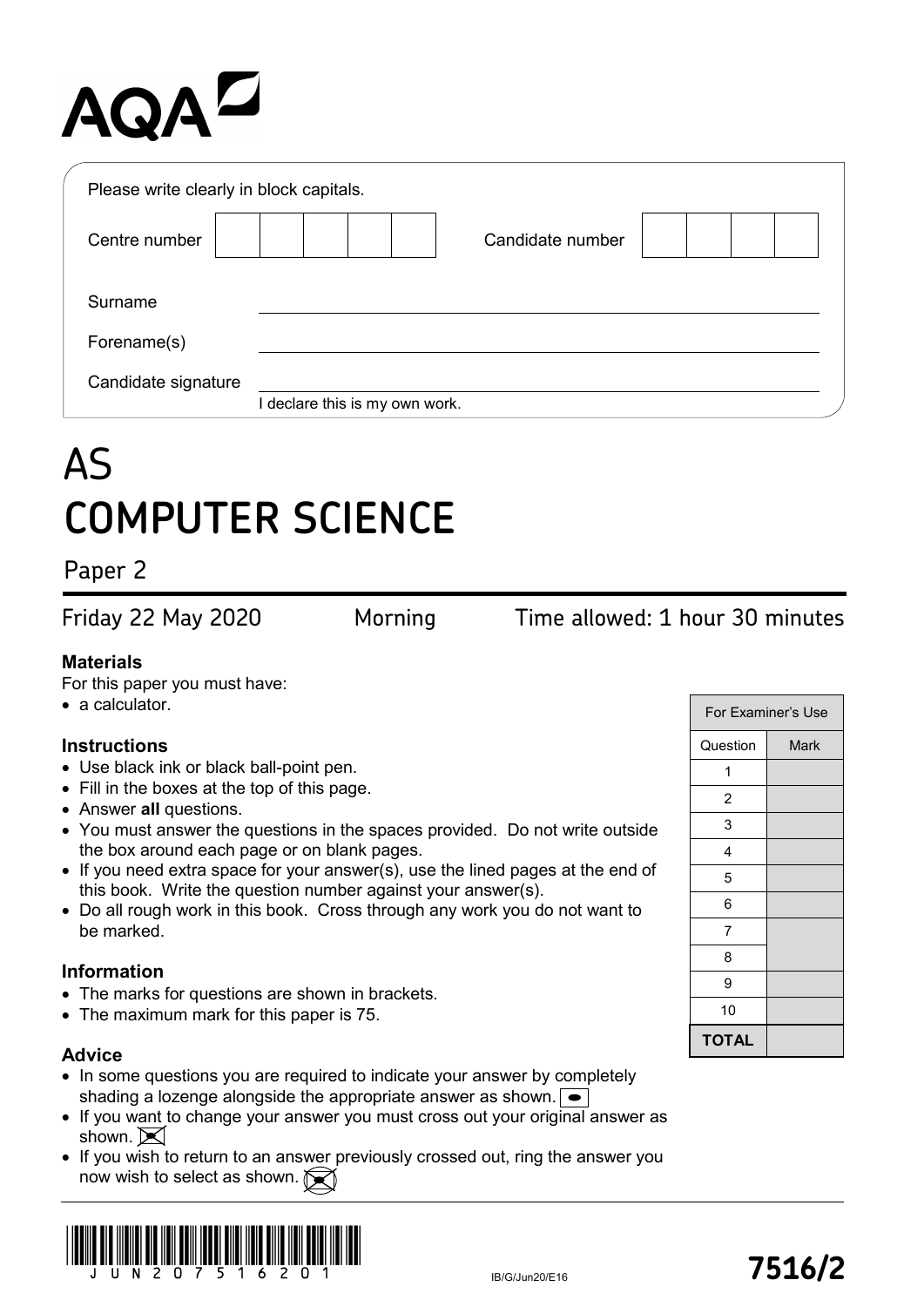|                                    | Answer all questions in the spaces provided.                                                                                                                                                                                                                                                 |                                            |
|------------------------------------|----------------------------------------------------------------------------------------------------------------------------------------------------------------------------------------------------------------------------------------------------------------------------------------------|--------------------------------------------|
| 0<br>1                             | State the decimal equivalent of the hexadecimal number C57                                                                                                                                                                                                                                   | [1 mark]                                   |
|                                    |                                                                                                                                                                                                                                                                                              |                                            |
|                                    |                                                                                                                                                                                                                                                                                              |                                            |
| $\overline{2}$<br>$\mathbf 0$<br>1 | How many different values can be represented using two bytes?                                                                                                                                                                                                                                | [1 mark]                                   |
|                                    |                                                                                                                                                                                                                                                                                              |                                            |
|                                    |                                                                                                                                                                                                                                                                                              |                                            |
|                                    |                                                                                                                                                                                                                                                                                              |                                            |
|                                    |                                                                                                                                                                                                                                                                                              |                                            |
| $\mathbf{3}$<br>0<br>1             | A data transmission system transmits one byte of data, using the majority voting<br>system for error correction.                                                                                                                                                                             |                                            |
|                                    | Figure 1 shows the bit pattern that was received.                                                                                                                                                                                                                                            |                                            |
|                                    | Figure 1                                                                                                                                                                                                                                                                                     |                                            |
|                                    | $1\,$<br>$1\,$<br>$\mathsf{O}$<br>$\circ$<br>$\overline{0}$<br>$\circ$<br>$\circ$<br>$1\,$<br>$\mathbf 1$<br>$1\,$<br>$\mathbf{1}$<br>$\circ$<br>$\overline{0}$<br>$\overline{0}$<br>$\mathbf{1}$<br>$\mathbf 1$<br>$\overline{0}$<br>$\mathbf{1}$<br>$\circ$<br>$\mathbf 1$<br>$\mathbf{1}$ | $\mathsf{O}$<br>$\mathbf 1$<br>$\mathbf 1$ |
|                                    | Shade one lozenge to indicate the byte of data that the receiver will assume was                                                                                                                                                                                                             |                                            |
|                                    | sent.                                                                                                                                                                                                                                                                                        | [1 mark]                                   |
|                                    | 10010011<br>A<br>$\bigcirc$                                                                                                                                                                                                                                                                  |                                            |
|                                    | $\bigcirc$<br>В<br>10011011                                                                                                                                                                                                                                                                  |                                            |
|                                    | $\mathbf C$<br>10010111<br>$\bigcirc$                                                                                                                                                                                                                                                        |                                            |

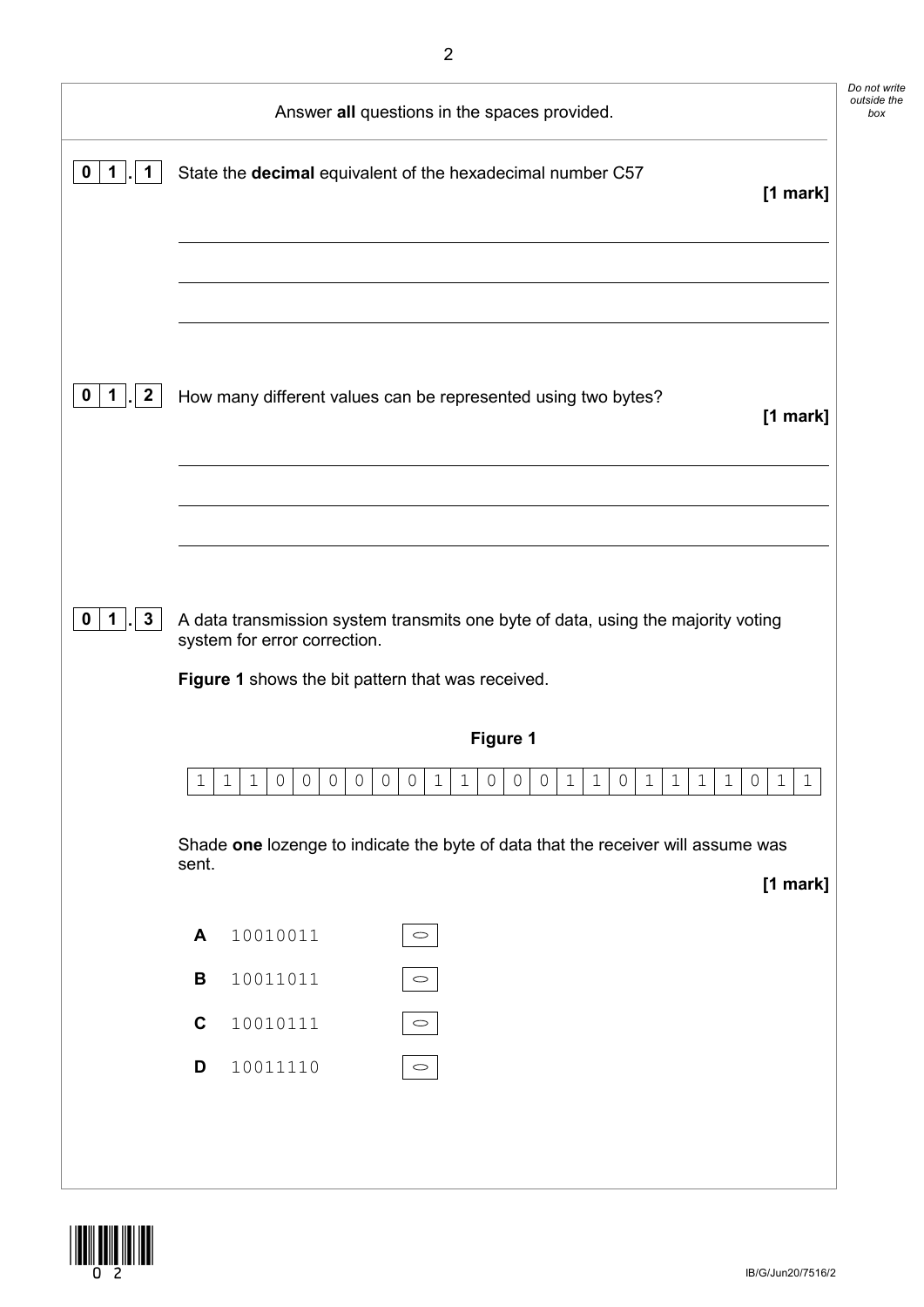| 4<br>$\mathbf 0$<br>$\mathbf 1$            | A check digit can be used to detect errors when data are entered or transmitted.                                  | Do not write<br>outside the<br>box |
|--------------------------------------------|-------------------------------------------------------------------------------------------------------------------|------------------------------------|
|                                            | Explain what a check digit is and outline how the check digit is generated.<br>[2 marks]                          |                                    |
|                                            |                                                                                                                   |                                    |
|                                            |                                                                                                                   |                                    |
|                                            |                                                                                                                   | 5                                  |
|                                            |                                                                                                                   |                                    |
| $2^{\circ}$<br>$\mathbf 1$<br>$\mathbf{0}$ | Figure 2 shows two unsigned binary integers.                                                                      |                                    |
|                                            | Figure 2                                                                                                          |                                    |
|                                            | $\mathbb O$<br>$\circledcirc$<br>$\mathbf 1$<br>$1\,$<br>$\mathbf{1}$<br>$\overline{0}$<br>$\mathbf 1$<br>$\circ$ |                                    |
|                                            | $\mathsf{O}$<br>$\mathsf{O}$<br>$\mathsf{O}$<br>$1\,$<br>$\mathbb O$<br>$\mathbf{1}$<br>$\theta$<br>$\mathsf{O}$  |                                    |
|                                            | What is the result in binary of multiplying the two numbers shown in Figure 2?                                    |                                    |
|                                            | You must show all your working in binary.<br>[2 marks]                                                            |                                    |
|                                            |                                                                                                                   |                                    |
|                                            |                                                                                                                   |                                    |
|                                            |                                                                                                                   |                                    |
|                                            |                                                                                                                   |                                    |
|                                            |                                                                                                                   |                                    |
|                                            |                                                                                                                   |                                    |
|                                            |                                                                                                                   |                                    |
|                                            | Answer                                                                                                            |                                    |
|                                            |                                                                                                                   |                                    |
|                                            | Question 2 continues on the next page                                                                             |                                    |
|                                            |                                                                                                                   |                                    |

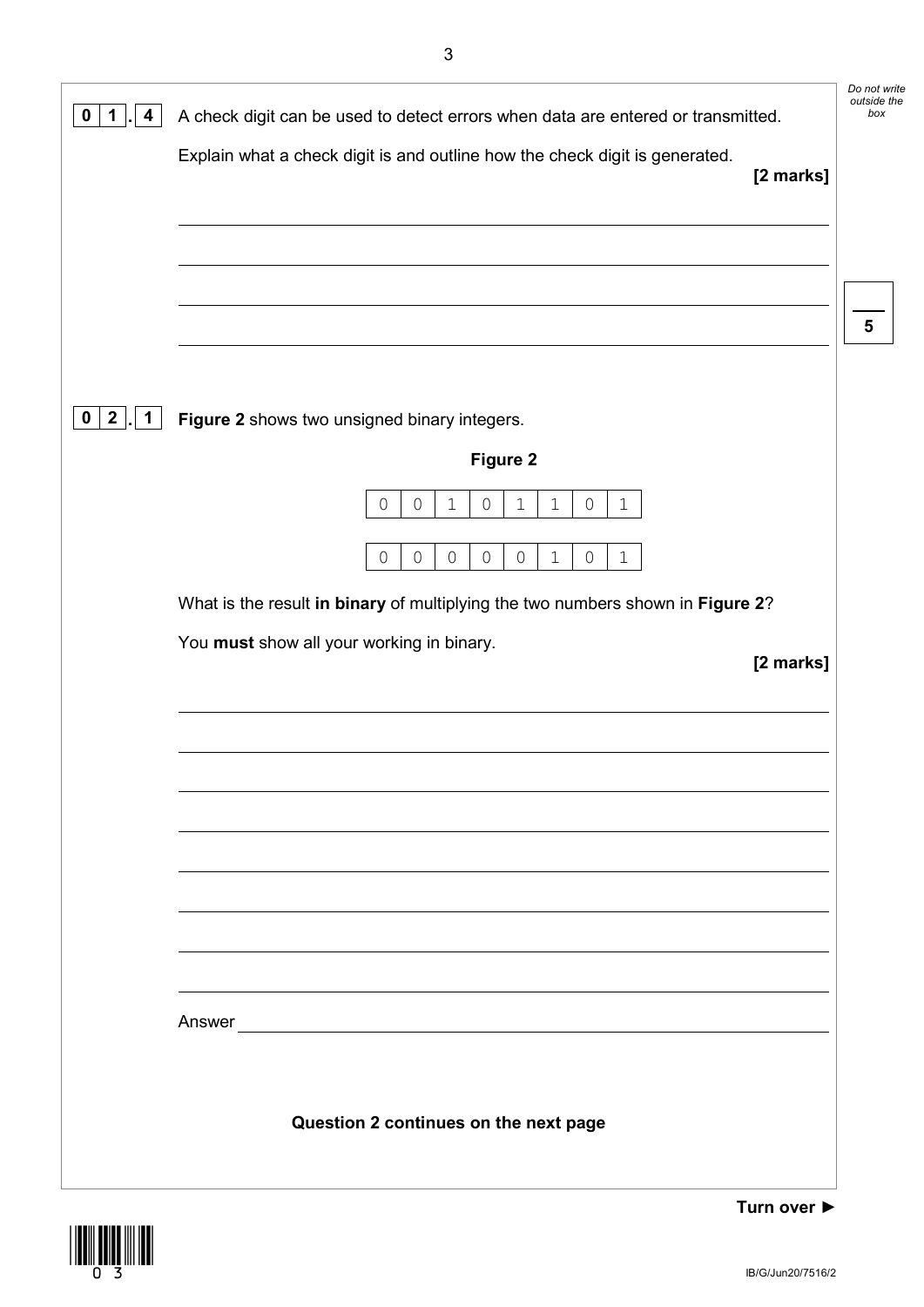| $\mathbf{2}$<br>$\mathbf{2}$ | Convert the decimal number 6.34375 into an unsigned fixed point binary number<br>using 8 bits with 5 bits after the binary point.                      | Do not write<br>outside the<br>box |
|------------------------------|--------------------------------------------------------------------------------------------------------------------------------------------------------|------------------------------------|
|                              | You may use the space below for working.<br>[2 marks]                                                                                                  |                                    |
|                              |                                                                                                                                                        |                                    |
|                              |                                                                                                                                                        |                                    |
|                              | Answer                                                                                                                                                 | 4                                  |
| $\mathbf{3}$<br>1.           | A sound is being recorded from an analogue source using a sound card in a<br>computer. The sound card contains an analogue to digital converter (ADC). |                                    |
|                              | Describe the steps the ADC performs in this process.<br>[3 marks]                                                                                      |                                    |
|                              |                                                                                                                                                        |                                    |
|                              |                                                                                                                                                        |                                    |
|                              |                                                                                                                                                        |                                    |
|                              |                                                                                                                                                        |                                    |
|                              |                                                                                                                                                        |                                    |
|                              |                                                                                                                                                        |                                    |
|                              |                                                                                                                                                        |                                    |

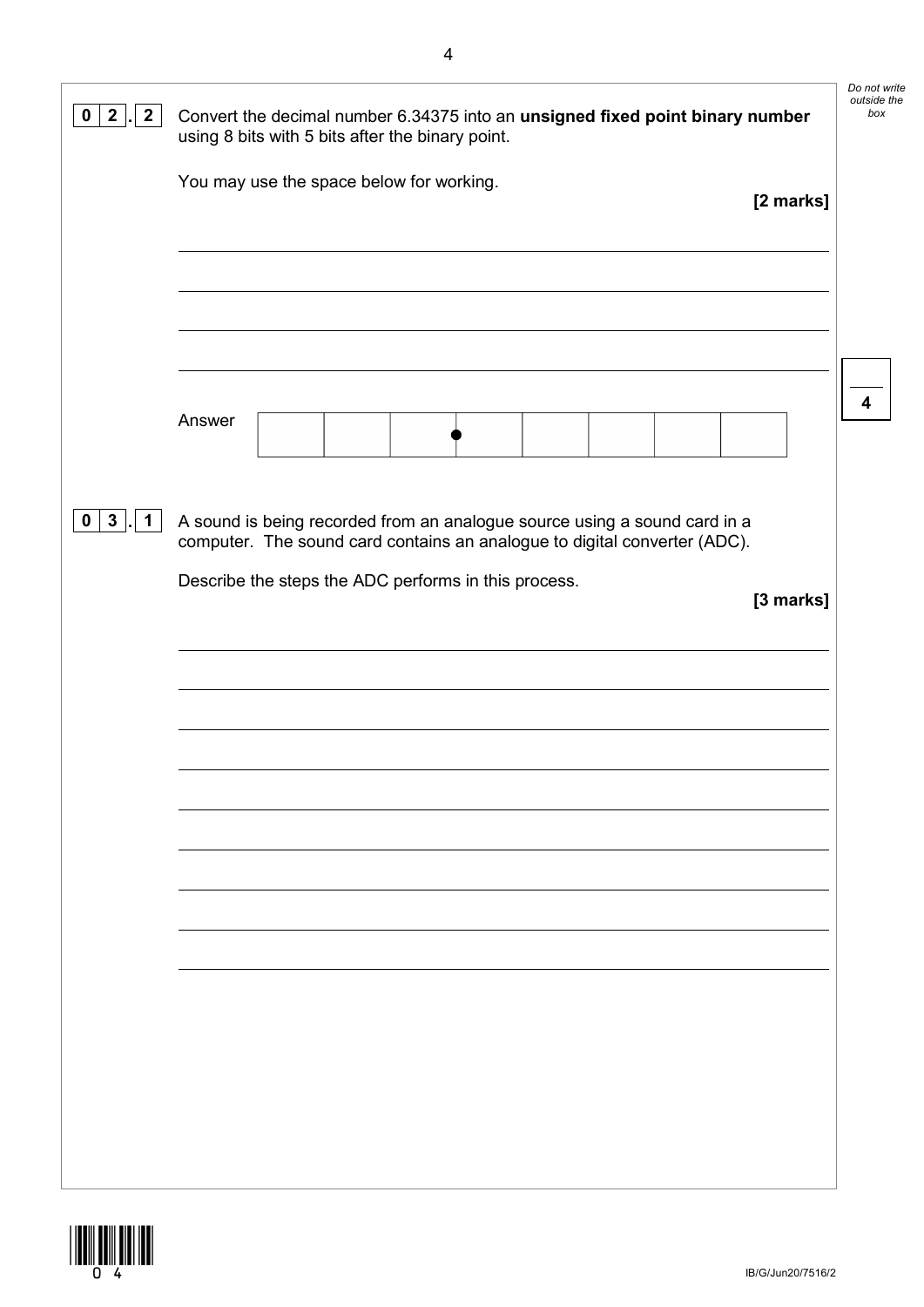|                                                 | A sound has been recorded and takes up 34.56 megabytes (MB) of storage space.     | Do not write<br>outside the<br>box |
|-------------------------------------------------|-----------------------------------------------------------------------------------|------------------------------------|
|                                                 | The sound lasts 360 seconds and was recorded with a sample resolution of 16 bits. |                                    |
| $\overline{2}$<br>3 <sup>1</sup><br>$\mathbf 0$ | Calculate the sample rate used for the recording.                                 |                                    |
|                                                 | State your answer in samples per second (Hertz).                                  |                                    |
|                                                 | You should show your working.<br>[2 marks]                                        |                                    |
|                                                 |                                                                                   |                                    |
|                                                 |                                                                                   |                                    |
|                                                 |                                                                                   |                                    |
|                                                 |                                                                                   |                                    |
|                                                 |                                                                                   |                                    |
|                                                 |                                                                                   |                                    |
|                                                 | Answer                                                                            |                                    |
|                                                 |                                                                                   |                                    |
| $3\phantom{.0}$<br>$\mathbf{3}$<br>$\mathbf 0$  |                                                                                   |                                    |
|                                                 | State Nyquist's theorem.<br>[2 marks]                                             |                                    |
|                                                 |                                                                                   |                                    |
|                                                 |                                                                                   |                                    |
|                                                 |                                                                                   |                                    |
|                                                 |                                                                                   |                                    |
|                                                 |                                                                                   | $\overline{\mathbf{z}}$            |
|                                                 |                                                                                   |                                    |
|                                                 |                                                                                   |                                    |
|                                                 | Turn over for the next question                                                   |                                    |
|                                                 |                                                                                   |                                    |
|                                                 |                                                                                   |                                    |
|                                                 |                                                                                   |                                    |
|                                                 |                                                                                   |                                    |
|                                                 |                                                                                   |                                    |

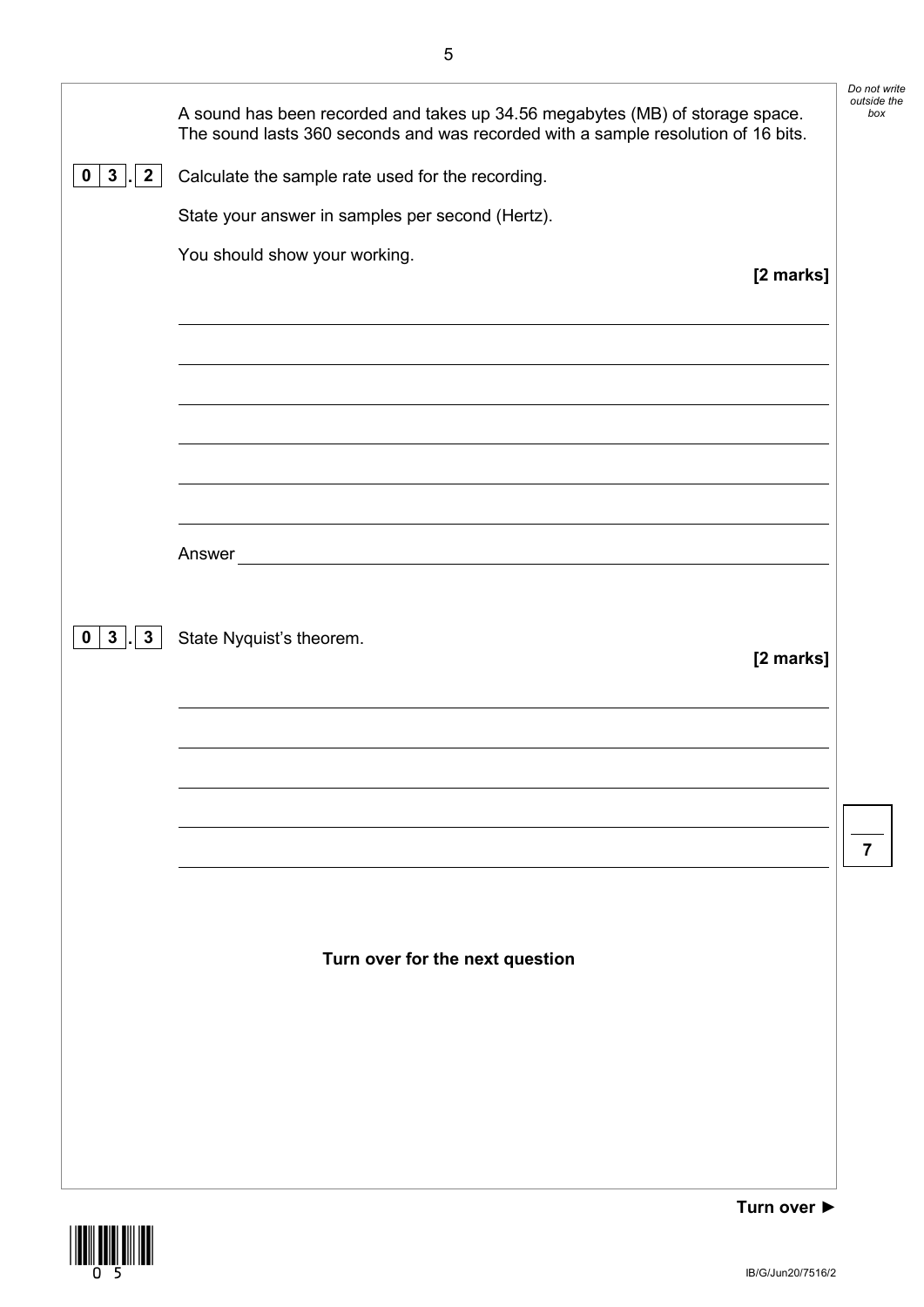| $\overline{\mathbf{4}}$<br>0      | image.                                 |             |              |                          | A student has attempted to calculate the minimum file size, in bytes, of a bitmapped                                   | Do not write<br>outside the<br>box |
|-----------------------------------|----------------------------------------|-------------|--------------|--------------------------|------------------------------------------------------------------------------------------------------------------------|------------------------------------|
|                                   | each pixel.                            |             |              |                          | The bitmapped image is 10 pixels wide by 16 pixels high with 4 possible colours for                                    |                                    |
|                                   |                                        |             |              |                          | The student calculates the answer to be 80 bytes by using the following method:                                        |                                    |
|                                   |                                        |             |              | number of bits in a byte | number of pixels wide x number of pixels high x number of colours                                                      |                                    |
|                                   | bytes.                                 |             |              |                          | Explain what the student has done wrong and state the correct minimum file size in                                     |                                    |
|                                   |                                        |             |              |                          | [2 marks]                                                                                                              |                                    |
|                                   |                                        |             |              |                          |                                                                                                                        |                                    |
|                                   |                                        |             |              |                          |                                                                                                                        |                                    |
|                                   |                                        |             |              |                          |                                                                                                                        |                                    |
|                                   | Correct minimum file size              |             |              |                          | <u> Alexandria de la construcción de la construcción de la construcción de la construcción de la construcción de l</u> |                                    |
|                                   |                                        |             |              |                          |                                                                                                                        | $\boldsymbol{2}$                   |
|                                   |                                        |             |              |                          |                                                                                                                        |                                    |
| $\overline{\mathbf{5}}$<br>0<br>1 | Complete the truth table for A NAND B. |             |              |                          | $[1$ mark]                                                                                                             |                                    |
|                                   |                                        | A           | B            | <b>A NAND B</b>          |                                                                                                                        |                                    |
|                                   |                                        | $\mathbb O$ | $\mathbf 0$  |                          |                                                                                                                        |                                    |
|                                   |                                        | $\mathbb O$ | $1\,$        |                          |                                                                                                                        |                                    |
|                                   |                                        | $\mathbf 1$ | $\mathsf{O}$ |                          |                                                                                                                        |                                    |
|                                   |                                        | $1\,$       | $\mathbf 1$  |                          |                                                                                                                        |                                    |
|                                   |                                        |             |              |                          |                                                                                                                        |                                    |
|                                   |                                        |             |              |                          |                                                                                                                        |                                    |
|                                   |                                        |             |              |                          |                                                                                                                        |                                    |

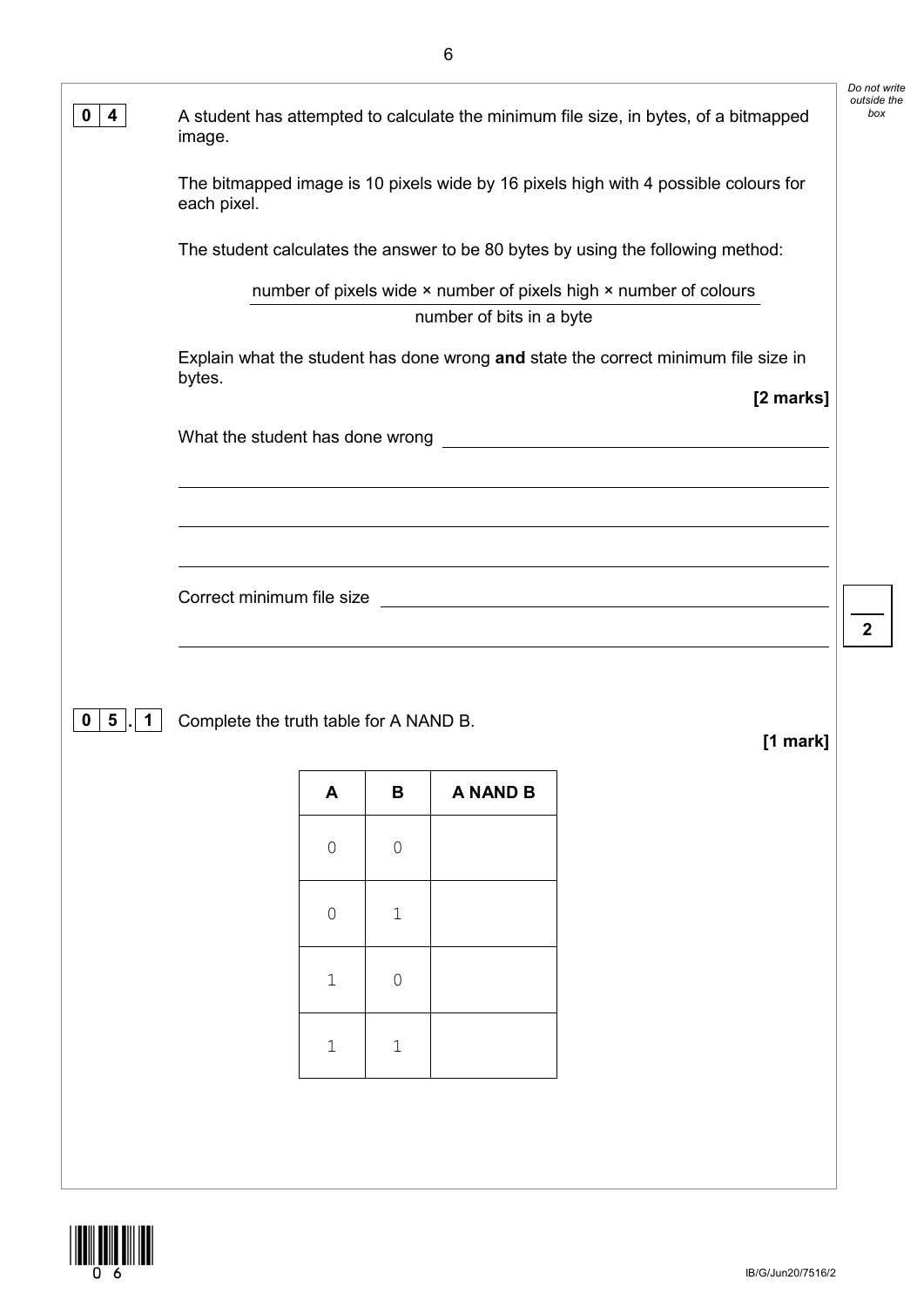| $\mathbf{2}$<br>$\overline{\mathbf{5}}$<br>$\mathbf 0$ | A XOR B can be implemented as a logic circuit without using an XOR gate.                                                                              | Do not write<br>outside the<br>box |
|--------------------------------------------------------|-------------------------------------------------------------------------------------------------------------------------------------------------------|------------------------------------|
|                                                        | Using only AND, OR and NOT gates draw a circuit that will produce an output Q<br>which is logically equivalent to A XOR B.<br>[3 marks]               |                                    |
|                                                        | $A^{-}$                                                                                                                                               |                                    |
|                                                        | - Q                                                                                                                                                   |                                    |
|                                                        | $B \rightarrow$                                                                                                                                       |                                    |
| $\mathbf{3}$<br>5 <sub>5</sub><br>$\mathbf 0$          | Using the rules and identities of Boolean algebra, simplify the following Boolean<br>expression.<br>$\overline{A + B \cdot \overline{B} + C \cdot A}$ |                                    |
|                                                        | You must show your working.<br>[4 marks]                                                                                                              |                                    |
|                                                        |                                                                                                                                                       |                                    |
|                                                        |                                                                                                                                                       |                                    |
|                                                        |                                                                                                                                                       |                                    |
|                                                        | Answer<br>$T_{\text{IIPD} \text{AVOP}}$                                                                                                               | 8                                  |

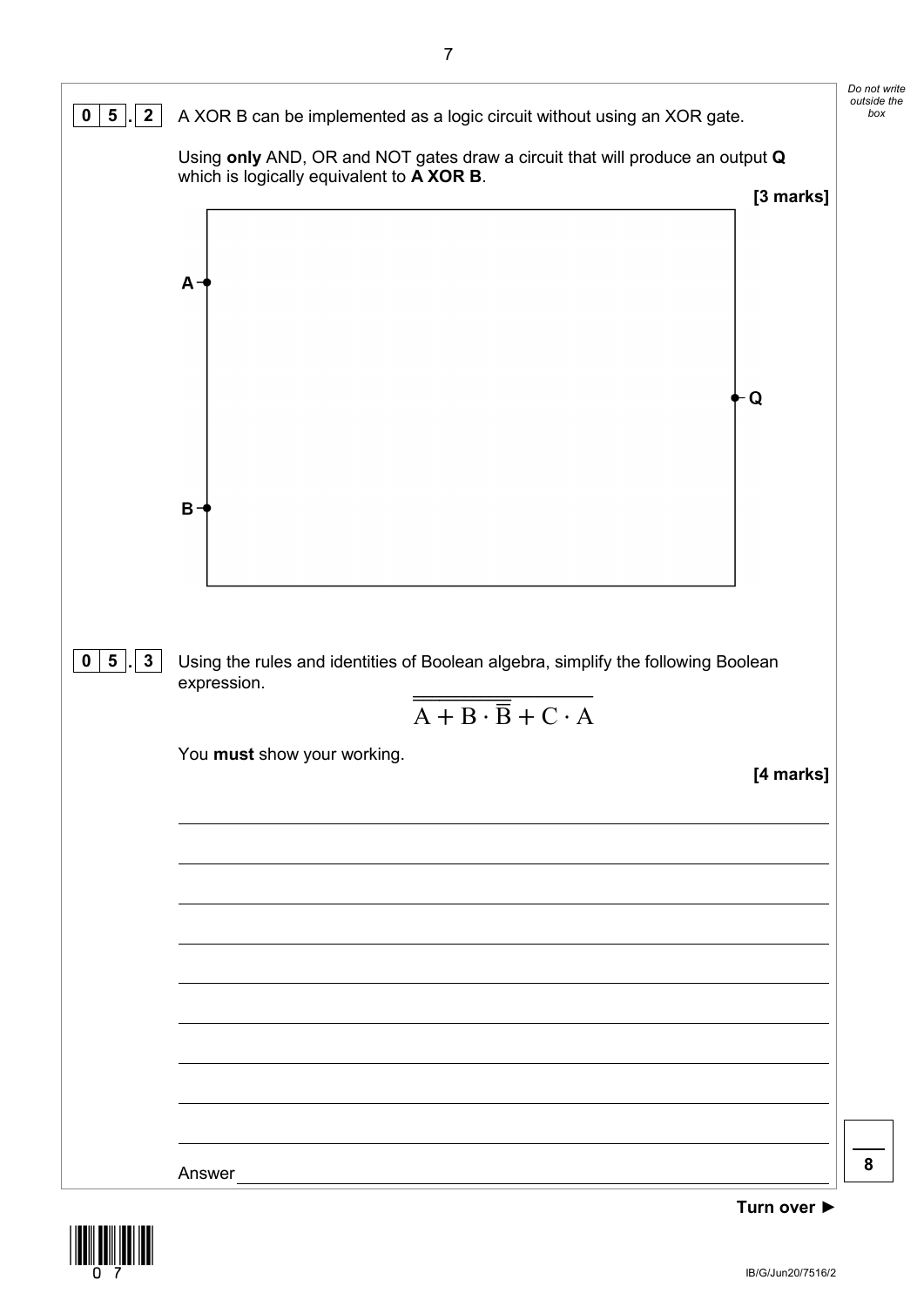|                                    | What is a register?                                                                                             |           |
|------------------------------------|-----------------------------------------------------------------------------------------------------------------|-----------|
|                                    |                                                                                                                 | [1 mark]  |
|                                    |                                                                                                                 |           |
|                                    |                                                                                                                 |           |
|                                    |                                                                                                                 |           |
| 6<br>$\overline{2}$<br>$\mathbf 0$ | Describe the stored program concept.                                                                            | [2 marks] |
|                                    |                                                                                                                 |           |
|                                    |                                                                                                                 |           |
|                                    |                                                                                                                 |           |
|                                    |                                                                                                                 |           |
|                                    |                                                                                                                 |           |
|                                    |                                                                                                                 |           |
|                                    |                                                                                                                 |           |
| $\mathbf{3}$<br>$6 \mid$           | Some buses in a computer system have to be bidirectional, meaning data or<br>instructions can travel both ways. |           |
|                                    | Explain why the data bus in a computer system must be bidirectional.                                            |           |
|                                    |                                                                                                                 | [2 marks] |
|                                    |                                                                                                                 |           |
|                                    |                                                                                                                 |           |
|                                    |                                                                                                                 |           |
|                                    |                                                                                                                 |           |
|                                    |                                                                                                                 |           |
|                                    |                                                                                                                 |           |
|                                    |                                                                                                                 |           |
| $\mathbf 0$                        |                                                                                                                 |           |



*Do not write outside the*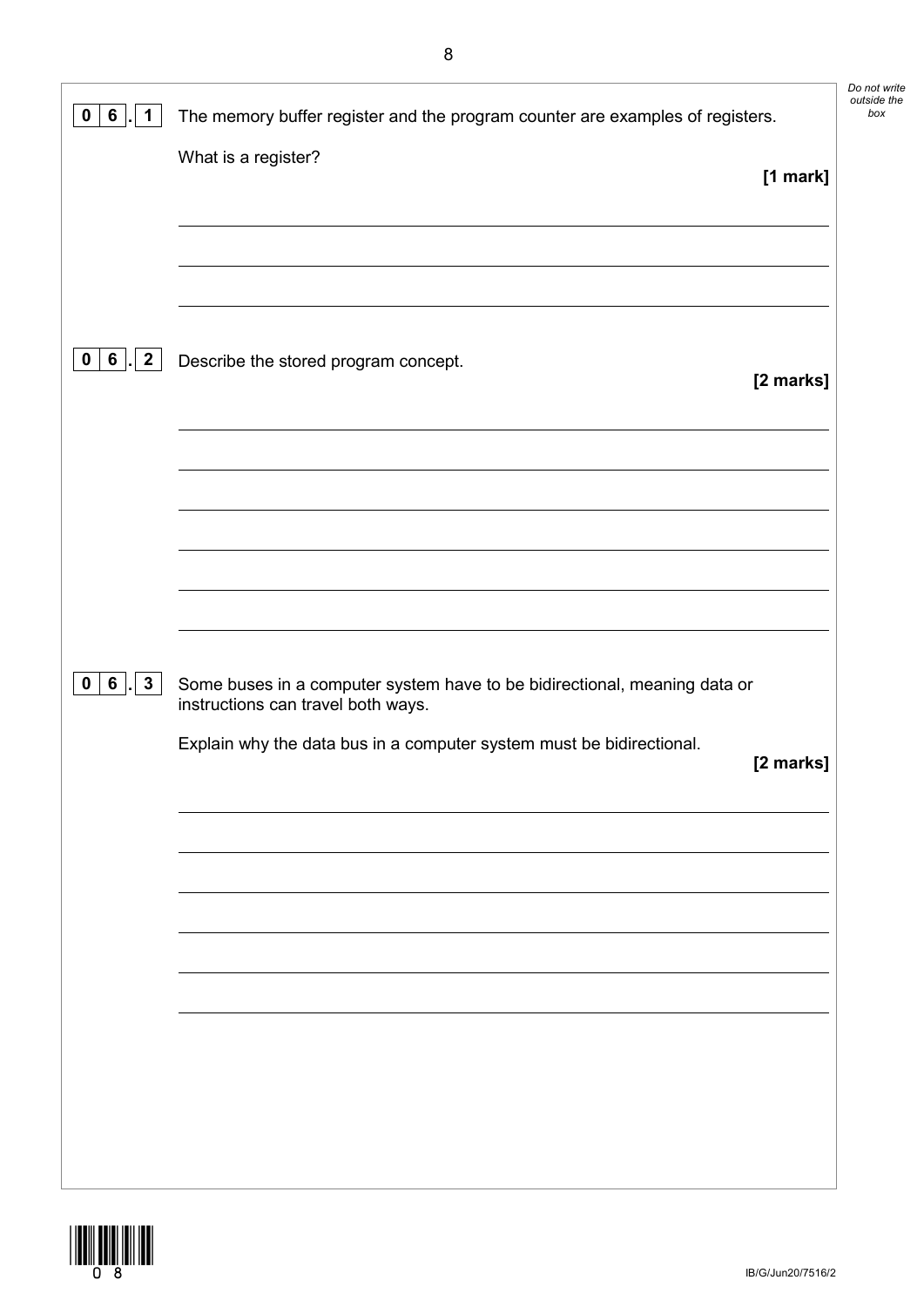|                                                 |                                                                             | Do not write       |
|-------------------------------------------------|-----------------------------------------------------------------------------|--------------------|
| $6\phantom{1}$<br>$\mathbf 0$<br>4 <sup>1</sup> | State two differences between how the Harvard and von Neumann architectures | outside the<br>box |
|                                                 | operate.                                                                    |                    |
|                                                 | [2 marks]                                                                   |                    |
|                                                 |                                                                             |                    |
|                                                 |                                                                             |                    |
|                                                 |                                                                             |                    |
|                                                 |                                                                             |                    |
|                                                 |                                                                             |                    |
|                                                 |                                                                             |                    |
|                                                 |                                                                             |                    |
|                                                 |                                                                             |                    |
|                                                 |                                                                             |                    |
|                                                 |                                                                             |                    |
|                                                 |                                                                             |                    |
|                                                 |                                                                             |                    |
|                                                 | Question 6 continues on the next page                                       |                    |
|                                                 |                                                                             |                    |
|                                                 |                                                                             |                    |
|                                                 |                                                                             |                    |
|                                                 |                                                                             |                    |
|                                                 |                                                                             |                    |
|                                                 |                                                                             |                    |
|                                                 |                                                                             |                    |
|                                                 |                                                                             |                    |
|                                                 |                                                                             |                    |
|                                                 |                                                                             |                    |
|                                                 |                                                                             |                    |
|                                                 |                                                                             |                    |
|                                                 |                                                                             |                    |
|                                                 |                                                                             |                    |
|                                                 |                                                                             |                    |
|                                                 |                                                                             |                    |
|                                                 |                                                                             |                    |
|                                                 |                                                                             |                    |
|                                                 |                                                                             |                    |
|                                                 |                                                                             |                    |
|                                                 |                                                                             |                    |
|                                                 |                                                                             |                    |
|                                                 |                                                                             |                    |
|                                                 |                                                                             |                    |
|                                                 |                                                                             |                    |
|                                                 |                                                                             |                    |
|                                                 |                                                                             |                    |
|                                                 | Turn over ▶                                                                 |                    |

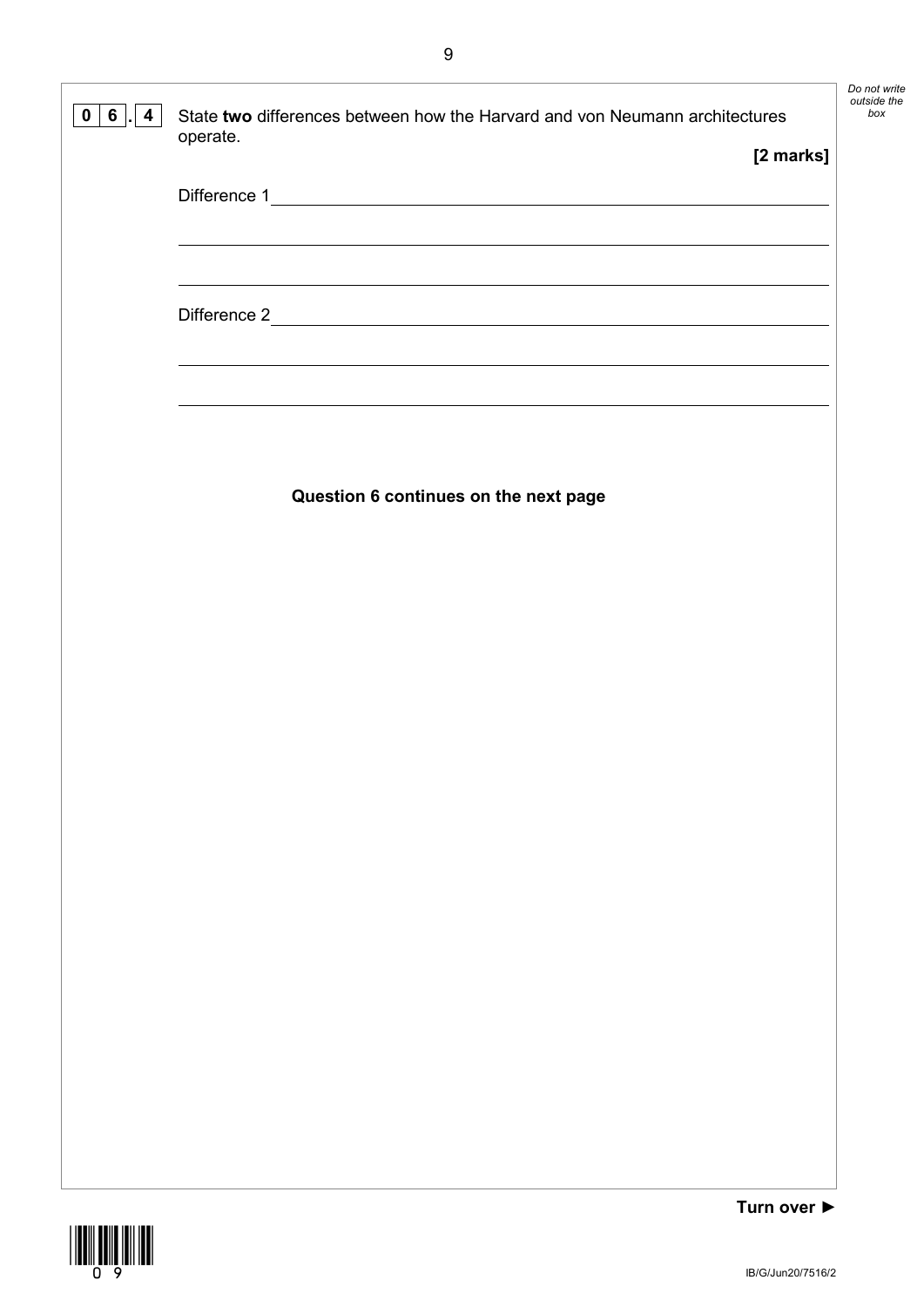| 5 <sub>1</sub><br>6<br>0 | Describe four steps that a processor goes through during the fetch stage of the<br>Fetch-Execute cycle. | Do not write<br>outside the |
|--------------------------|---------------------------------------------------------------------------------------------------------|-----------------------------|
|                          | You must explain the purpose of each step.<br>[8 marks]                                                 |                             |
|                          |                                                                                                         |                             |
|                          |                                                                                                         |                             |
|                          |                                                                                                         |                             |
|                          |                                                                                                         |                             |
|                          |                                                                                                         |                             |
|                          |                                                                                                         |                             |
|                          |                                                                                                         |                             |
|                          |                                                                                                         |                             |
|                          |                                                                                                         |                             |
|                          |                                                                                                         |                             |
|                          |                                                                                                         |                             |
|                          |                                                                                                         |                             |
|                          |                                                                                                         |                             |

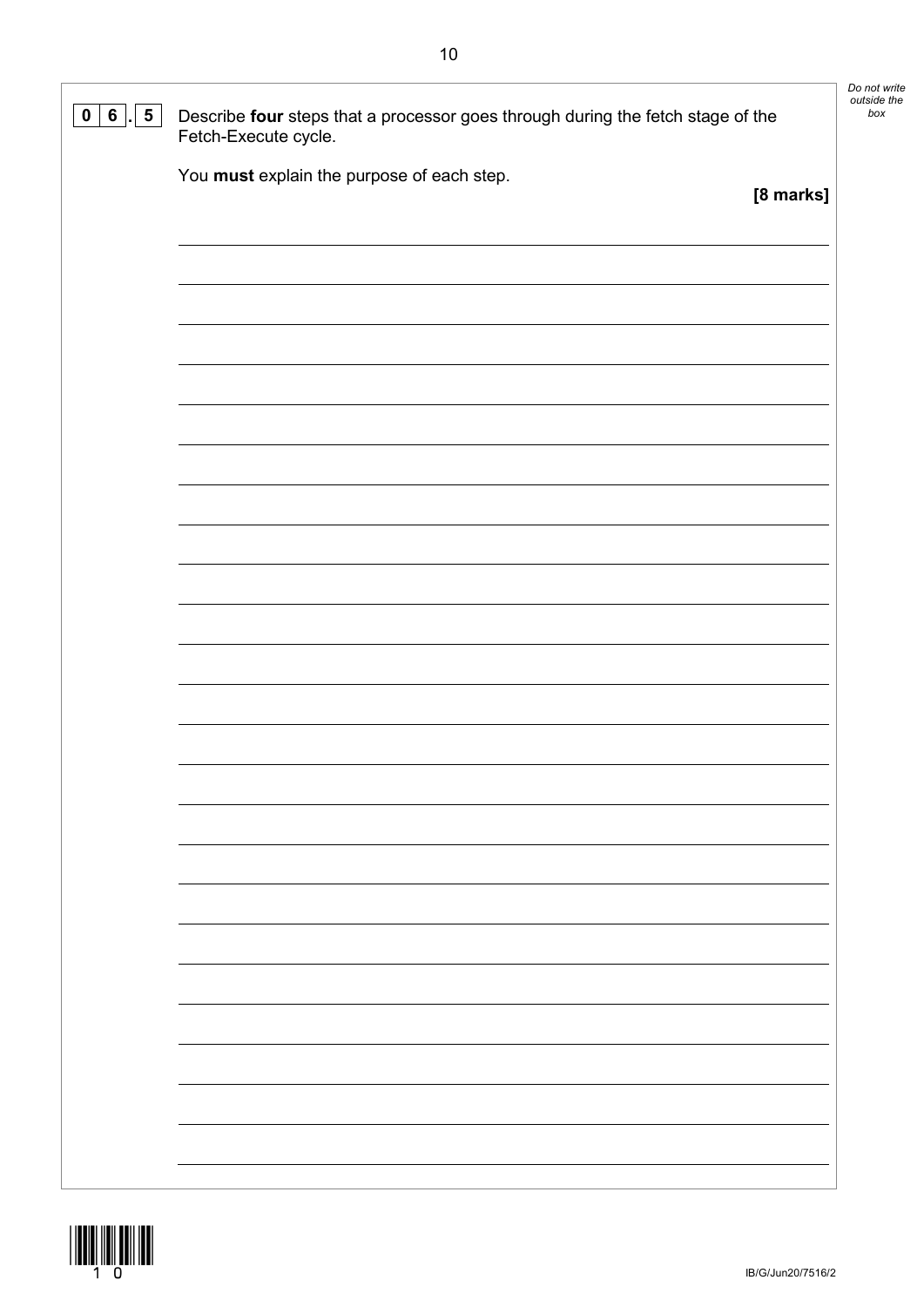*Do not write outside the box* **15 Turn over for the next question**



IB/G/Jun20/7516/2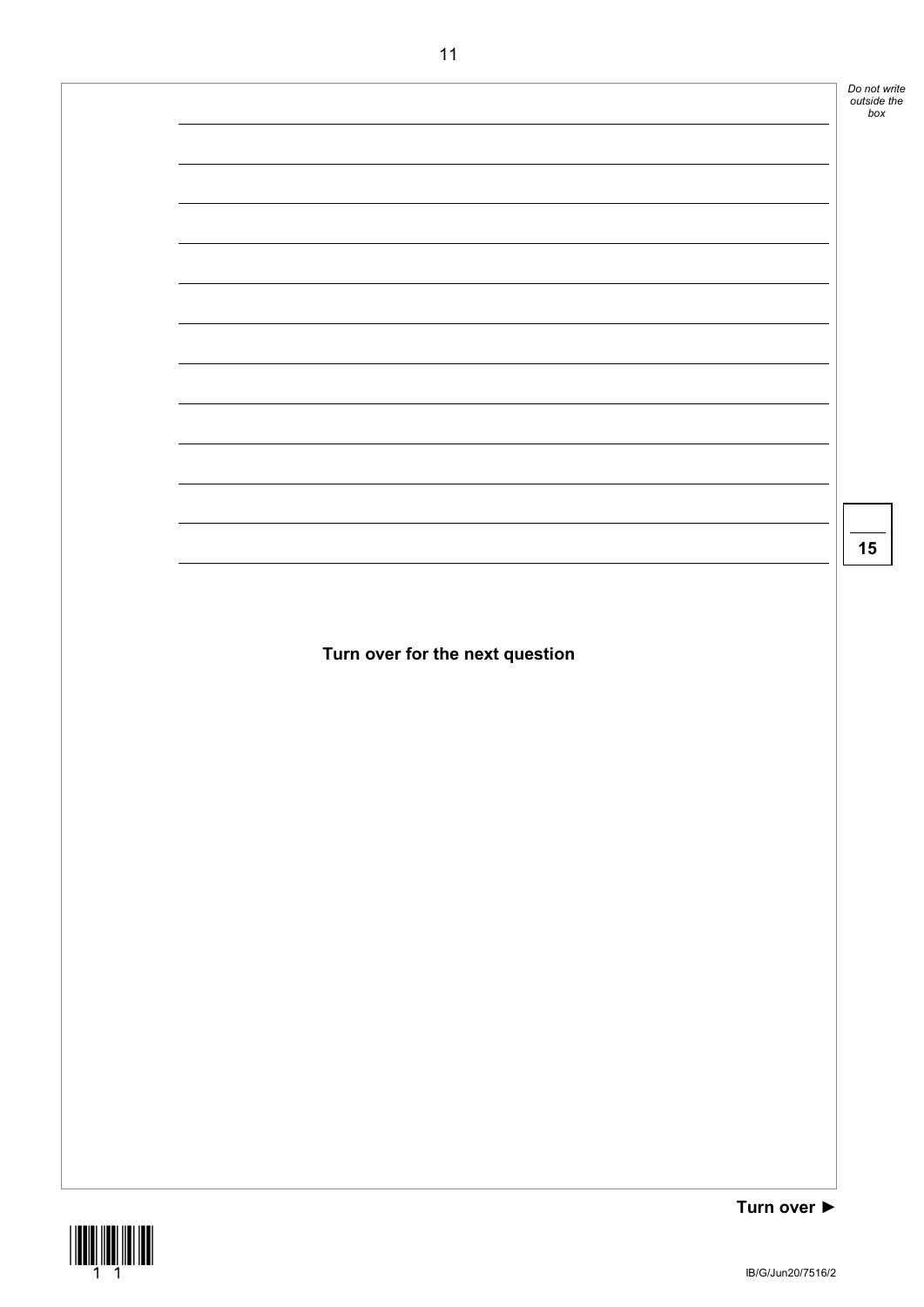**Table 1** shows the standard AQA assembly language instruction set that  $\int_{\text{box}}^{\text{outside}}$ 

should be used to answer question part  $\boxed{0 \mid 7}$  .  $\boxed{1}$ 

#### **Table 1 – standard AQA assembly language instruction set**

| LDR Rd, <memory ref=""></memory>          | Load the value stored in the memory location specified by<br><memory ref=""> into register d.</memory>                         |
|-------------------------------------------|--------------------------------------------------------------------------------------------------------------------------------|
| STR Rd, <memory ref=""></memory>          | Store the value that is in register $d$ into the memory location                                                               |
|                                           | specified by <memory ref="">.</memory>                                                                                         |
| ADD Rd, Rn, <operand2></operand2>         | Add the value specified in <operand2> to the value in</operand2>                                                               |
|                                           | register $n$ and store the result in register $d$ .                                                                            |
| SUB Rd, Rn, <operand2></operand2>         | Subtract the value specified by <operand2> from the value</operand2>                                                           |
|                                           | in register $n$ and store the result in register $d$ .                                                                         |
| MOV Rd, <operand2></operand2>             | Copy the value specified by $\langle$ operand2> into register d.                                                               |
| CMP Rn, <operand2></operand2>             | Compare the value stored in register $n$ with the value                                                                        |
|                                           | specified by <operand2>.</operand2>                                                                                            |
| B <label></label>                         | Always branch to the instruction at position <label> in the</label>                                                            |
|                                           | program.                                                                                                                       |
| B <condition> <label></label></condition> | Branch to the instruction at position <label> if the last</label>                                                              |
|                                           | comparison met the criterion specified by <condition>.</condition>                                                             |
|                                           | Possible values for <condition> and their meanings are:</condition>                                                            |
|                                           | EQ: equal to<br>NE: not equal to                                                                                               |
|                                           | LT: less than<br>GT: greater than                                                                                              |
| AND Rd, Rn, <operand2></operand2>         | Perform a bitwise logical AND operation between the value                                                                      |
|                                           | in register $n$ and the value specified by $\langle$ operand2> and                                                             |
| ORR Rd, Rn, <operand2></operand2>         | store the result in register d.                                                                                                |
|                                           | Perform a bitwise logical OR operation between the value in<br>register n and the value specified by <operand2> and</operand2> |
|                                           | store the result in register d.                                                                                                |
| EOR Rd, Rn, <operand2></operand2>         | Perform a bitwise logical XOR (exclusive or) operation                                                                         |
|                                           | between the value in register $n$ and the value specified by                                                                   |
|                                           | <operand2> and store the result in register d.</operand2>                                                                      |
| MVN Rd, <operand2></operand2>             | Perform a bitwise logical NOT operation on the value                                                                           |
|                                           | specified by <operand2> and store the result in register d.</operand2>                                                         |
| LSL Rd, Rn, <operand2></operand2>         | Logically shift left the value stored in register $n$ by the                                                                   |
|                                           | number of bits specified by <operand2> and store the</operand2>                                                                |
|                                           | result in register d.                                                                                                          |
| LSR Rd, Rn, <operand2></operand2>         | Logically shift right the value stored in register $n$ by the                                                                  |
|                                           | number of bits specified by <operand2> and store the</operand2>                                                                |
|                                           | result in register d.                                                                                                          |
| HALT                                      | Stops the execution of the program.                                                                                            |

**Labels**: A label is placed in the code by writing an identifier followed by a colon (:). To refer to a label the identifier of the label is placed after the branch instruction.

#### **Interpretation of <operand2>**

<operand2> can be interpreted in two different ways, depending on whether the first character is  $a \#$  or an R:

 $\bullet$  # – use the decimal value specified after the #, eg #25 means use the decimal value 25

•  $Rm -$  use the value stored in register m, eg R6 means use the value stored in register 6

The available general purpose registers that the programmer can use are numbered 0–12



*Do not write*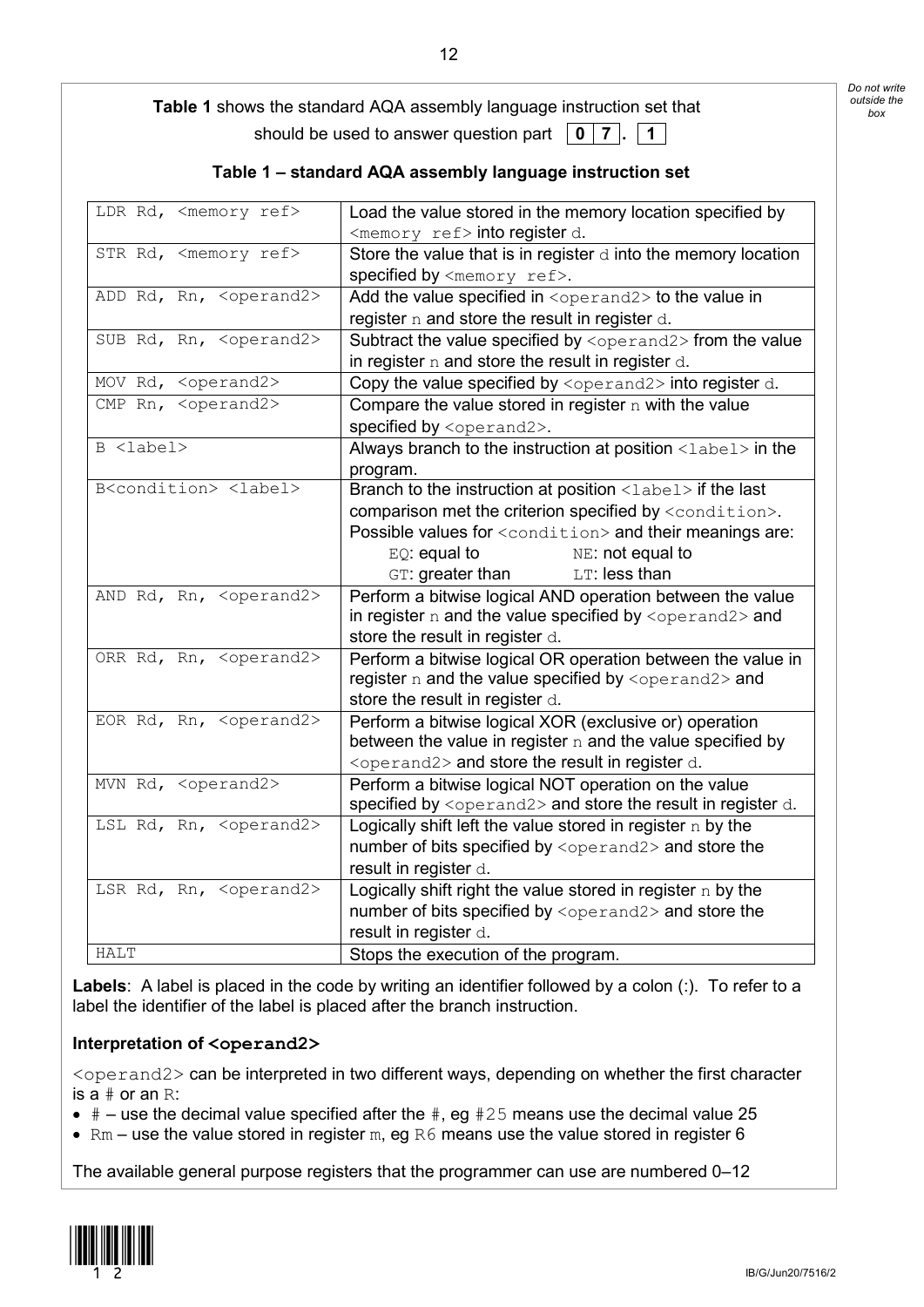**0 7** *b*<sub>1</sub> **1 i** Write an assembly language program to encrypt a single character using the Caesar cipher. The character to be encrypted is represented using a character set consisting of 26 characters with character codes 0–25. The output of the process should be the character code of the encrypted character.

> The assembly language instruction set that you should use to write the program is listed in **Table 1**.

**Table 2** shows the character codes and the characters they represent.

| Code | <b>Character</b> | Code | <b>Character</b> | Code | <b>Chara</b> |
|------|------------------|------|------------------|------|--------------|
|      | ∼                | У    |                  | 18   | S            |
|      | в                | 10   |                  | 19   |              |
| 2    | С                | 11   |                  | 20   |              |
| 3    |                  | 12   | м                | 21   |              |
|      | Е                | 13   |                  | 22   | W            |
| 5    |                  | 14   |                  | 23   |              |
| 6    | G                | 15   |                  | 24   |              |
|      |                  | 16   | Q                | 25   |              |
|      |                  | 17   | R                |      |              |

#### **Table 2**

| ode | <b>Character</b> | Code | <b>Character</b> | Code | <b>Character</b> |
|-----|------------------|------|------------------|------|------------------|
| 0   |                  |      |                  | 18   |                  |
|     |                  | 10   |                  | 19   |                  |
| 2   |                  |      |                  | 20   |                  |
| 3   |                  | 12   |                  | 21   |                  |
| 4   |                  | 13   |                  | 22   |                  |
| 5   |                  | 14   |                  | 23   |                  |
| 6   |                  | 15   |                  | 24   |                  |
|     |                  | 16   |                  | 25   |                  |

- Memory location 100 contains the character code to be encrypted, which is in the range 0–25
- Memory location 101 contains an integer key to be used for encryption, which is in the range 0–25
- The program should store the character code of the encrypted character in memory location 102

#### **[4 marks]**

<u>|| || || || || || || || || || || ||</u>

**Turn over ►**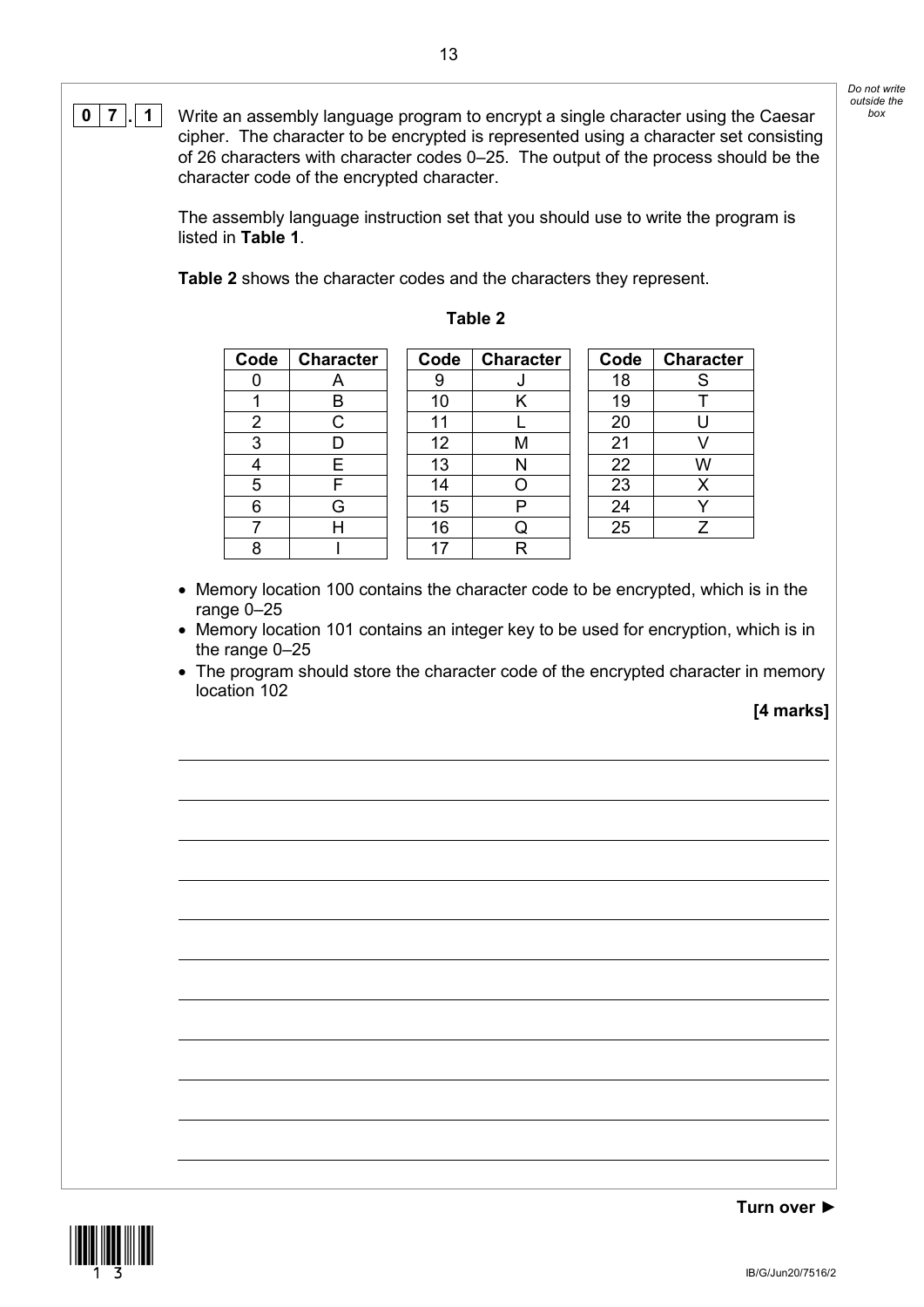| 0<br>$\mathbf{2}$ | An instruction uses immediate addressing.                                                                                                                                                                                                                                                                                                                                                                                                                  | Do not write<br>outside the<br>box |
|-------------------|------------------------------------------------------------------------------------------------------------------------------------------------------------------------------------------------------------------------------------------------------------------------------------------------------------------------------------------------------------------------------------------------------------------------------------------------------------|------------------------------------|
|                   | What is immediate addressing?                                                                                                                                                                                                                                                                                                                                                                                                                              |                                    |
|                   | [1 mark]                                                                                                                                                                                                                                                                                                                                                                                                                                                   |                                    |
|                   |                                                                                                                                                                                                                                                                                                                                                                                                                                                            |                                    |
| 3<br>7            | Another method of encryption is the Vernam cipher.                                                                                                                                                                                                                                                                                                                                                                                                         |                                    |
|                   | Explain why, under the correct conditions, the Vernam cipher is perfectly secure.<br>$[1$ mark]                                                                                                                                                                                                                                                                                                                                                            |                                    |
|                   |                                                                                                                                                                                                                                                                                                                                                                                                                                                            |                                    |
|                   |                                                                                                                                                                                                                                                                                                                                                                                                                                                            | 6                                  |
|                   |                                                                                                                                                                                                                                                                                                                                                                                                                                                            |                                    |
| 8<br>0            | The managers of a care home expect all of their residents to wear a Personal<br>Emergency Response System (PERS) device. This is a device which residents wear<br>around their neck and has a button that can be used to summon help should they feel<br>unwell or require assistance.                                                                                                                                                                     |                                    |
|                   | A company has developed a life-blogging device. Like the PERS device it is worn<br>around the neck. The life-blogging device monitors bodily signs such as blood<br>pressure and heart rate as well as recording audio and video. The data collected are<br>sent to a server and all of the data collected on the server can be accessed via a<br>website.                                                                                                 |                                    |
|                   | The care home managers are considering using the life-blogging system instead of<br>PERS so that the staff can monitor the residents' data. The life-blogging system will<br>allow the care home to respond more quickly to an emergency situation and deal with<br>situations where the resident is not capable of pushing a button. The managers are<br>considering not telling the residents about the new device as they think it may confuse<br>them. |                                    |
| 8<br>$\mathbf 0$  | Discuss any moral, ethical, legal and cultural issues that the care home managers<br>should consider before introducing the new life-blogging devices.                                                                                                                                                                                                                                                                                                     |                                    |
|                   | [9 marks]                                                                                                                                                                                                                                                                                                                                                                                                                                                  |                                    |
|                   |                                                                                                                                                                                                                                                                                                                                                                                                                                                            |                                    |
|                   |                                                                                                                                                                                                                                                                                                                                                                                                                                                            |                                    |
|                   |                                                                                                                                                                                                                                                                                                                                                                                                                                                            |                                    |

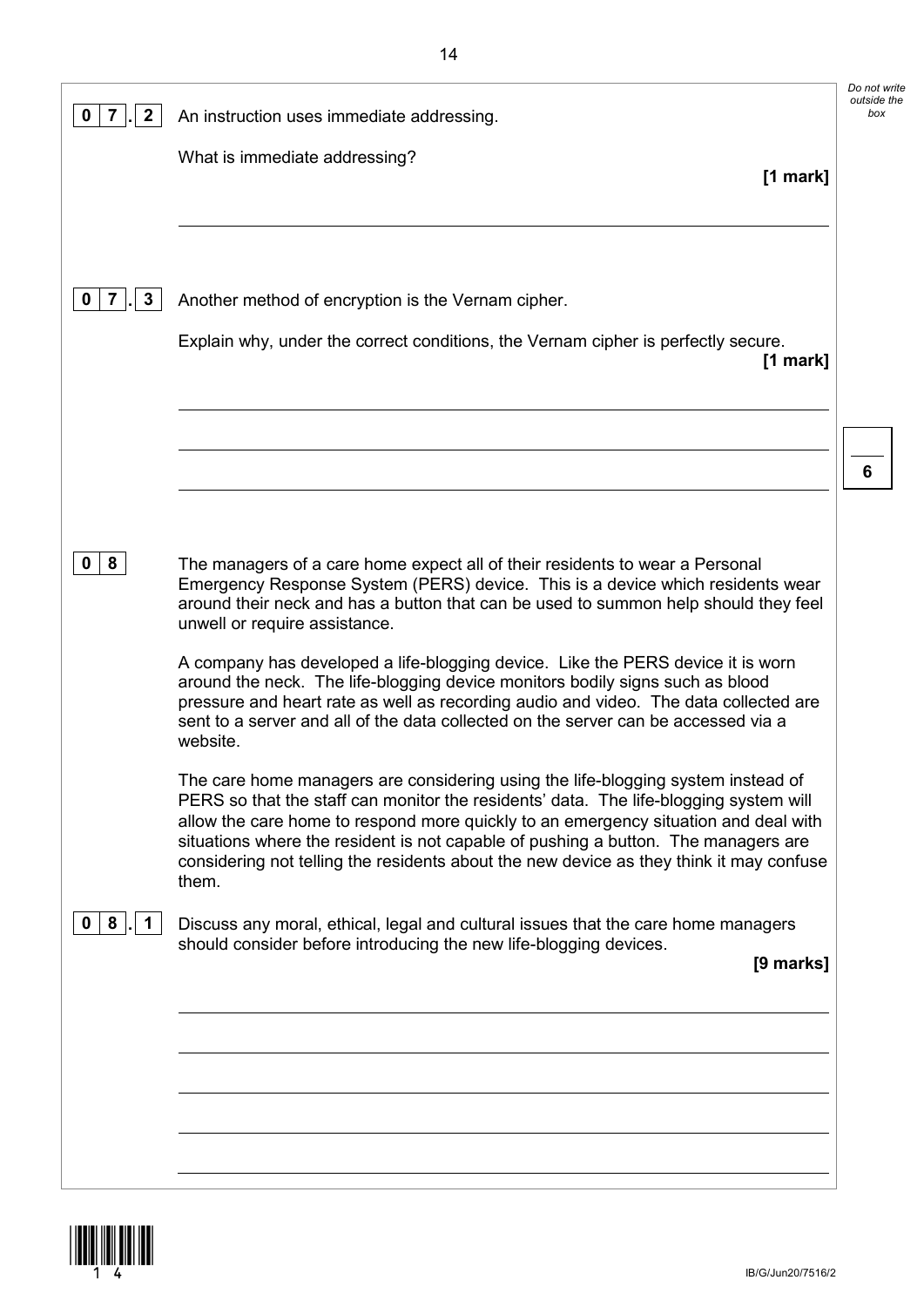

**Turn over ►**

*box*

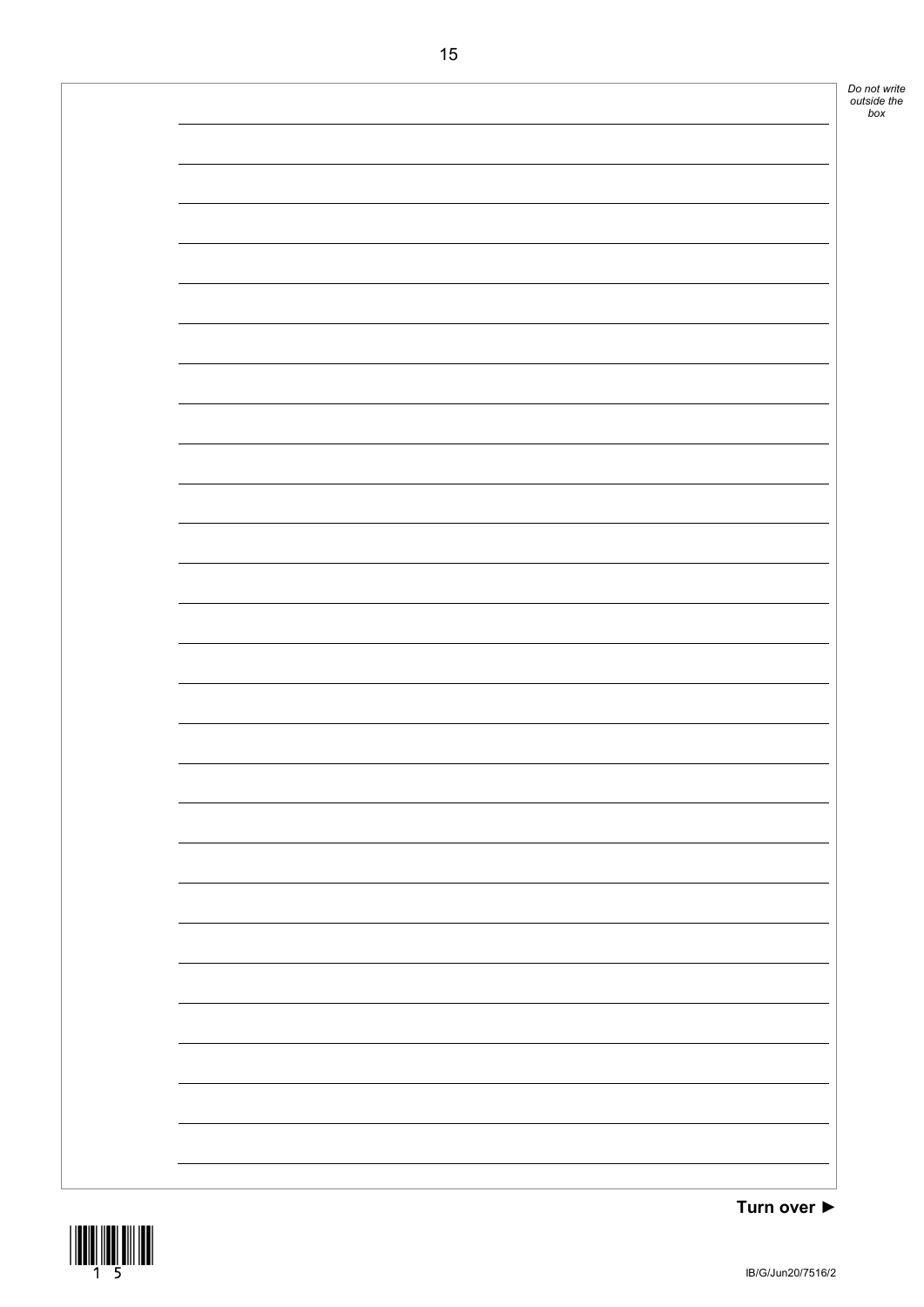| 8<br>$\mathbf{2}$<br>0    | The life-blogging device contains a solid-state disk (SSD). It stores its data on this in<br>addition to uploading the data to a server. | Do not write<br>outside the<br>box |
|---------------------------|------------------------------------------------------------------------------------------------------------------------------------------|------------------------------------|
|                           | Explain two reasons why an SSD is a better choice than a magnetic hard disk for this<br>application.                                     |                                    |
|                           | [4 marks]                                                                                                                                |                                    |
|                           |                                                                                                                                          |                                    |
|                           |                                                                                                                                          |                                    |
|                           |                                                                                                                                          |                                    |
|                           | Reason 2                                                                                                                                 |                                    |
|                           |                                                                                                                                          |                                    |
|                           |                                                                                                                                          |                                    |
|                           |                                                                                                                                          | 13                                 |
|                           |                                                                                                                                          |                                    |
| $9 \mid 1$<br>$\mathbf 0$ | State one reason why a user might choose to compress an image file.<br>[1 mark]                                                          |                                    |
|                           |                                                                                                                                          |                                    |
|                           |                                                                                                                                          |                                    |
|                           |                                                                                                                                          |                                    |
| $\mathbf{2}$<br>9<br>0    | Describe one advantage of lossless compression over lossy compression.<br>[1 mark]                                                       |                                    |
|                           |                                                                                                                                          |                                    |
|                           |                                                                                                                                          |                                    |
|                           |                                                                                                                                          |                                    |
|                           |                                                                                                                                          |                                    |
|                           |                                                                                                                                          |                                    |

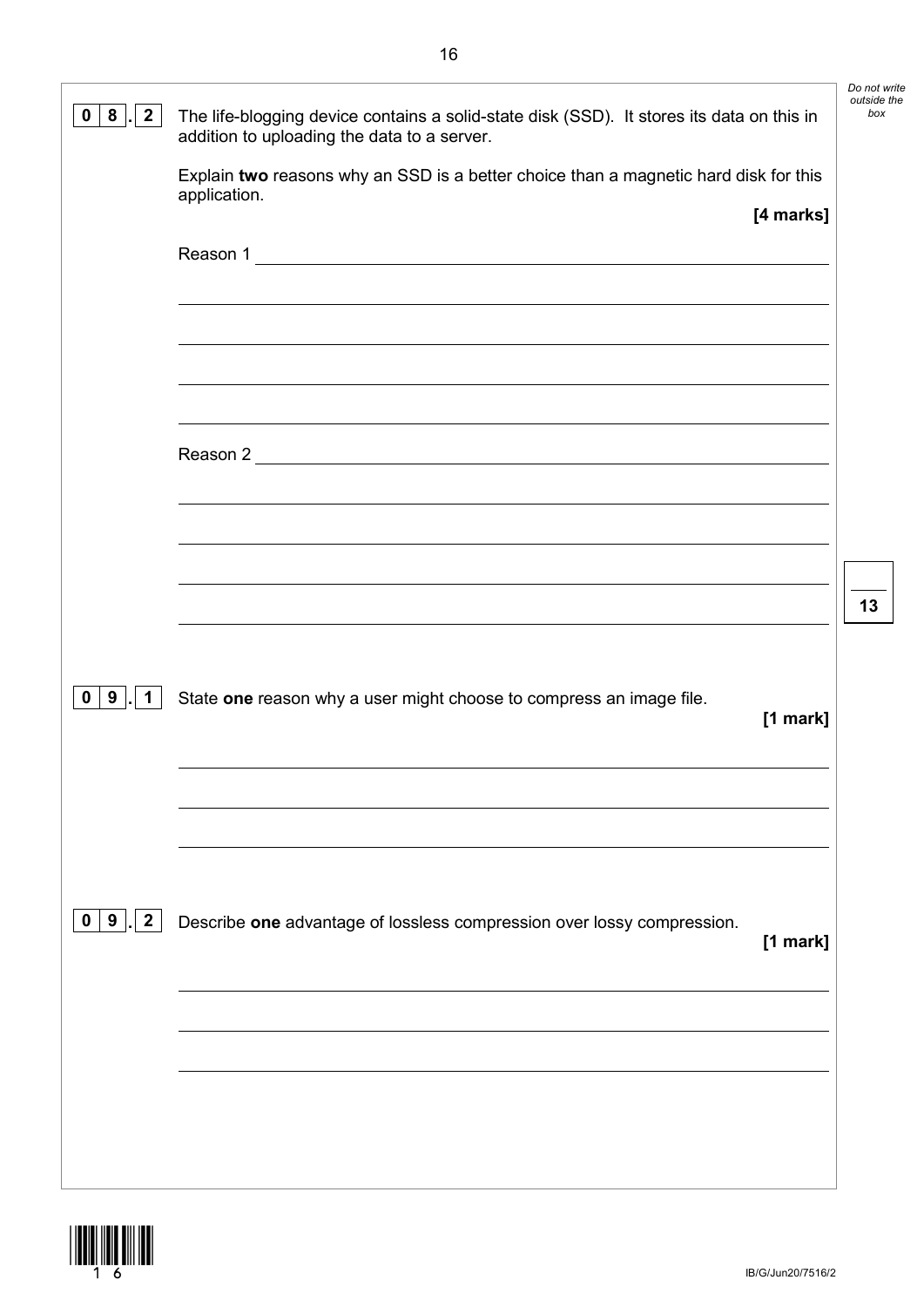| $\overline{\mathbf{3}}$<br>9<br>$\mathbf 0$ | Explain how data can be compressed using dictionary-based compression. | Do not write<br>outside the<br>box<br>[3 marks] |
|---------------------------------------------|------------------------------------------------------------------------|-------------------------------------------------|
|                                             |                                                                        |                                                 |
|                                             |                                                                        |                                                 |
|                                             |                                                                        |                                                 |
|                                             |                                                                        | $\sqrt{5}$                                      |
|                                             |                                                                        |                                                 |
|                                             | Turn over for the next question                                        |                                                 |
|                                             |                                                                        |                                                 |
|                                             |                                                                        |                                                 |
|                                             |                                                                        |                                                 |
|                                             |                                                                        |                                                 |
|                                             |                                                                        |                                                 |
|                                             |                                                                        |                                                 |
|                                             |                                                                        |                                                 |
|                                             |                                                                        |                                                 |
|                                             |                                                                        | Turn over $\blacktriangleright$                 |

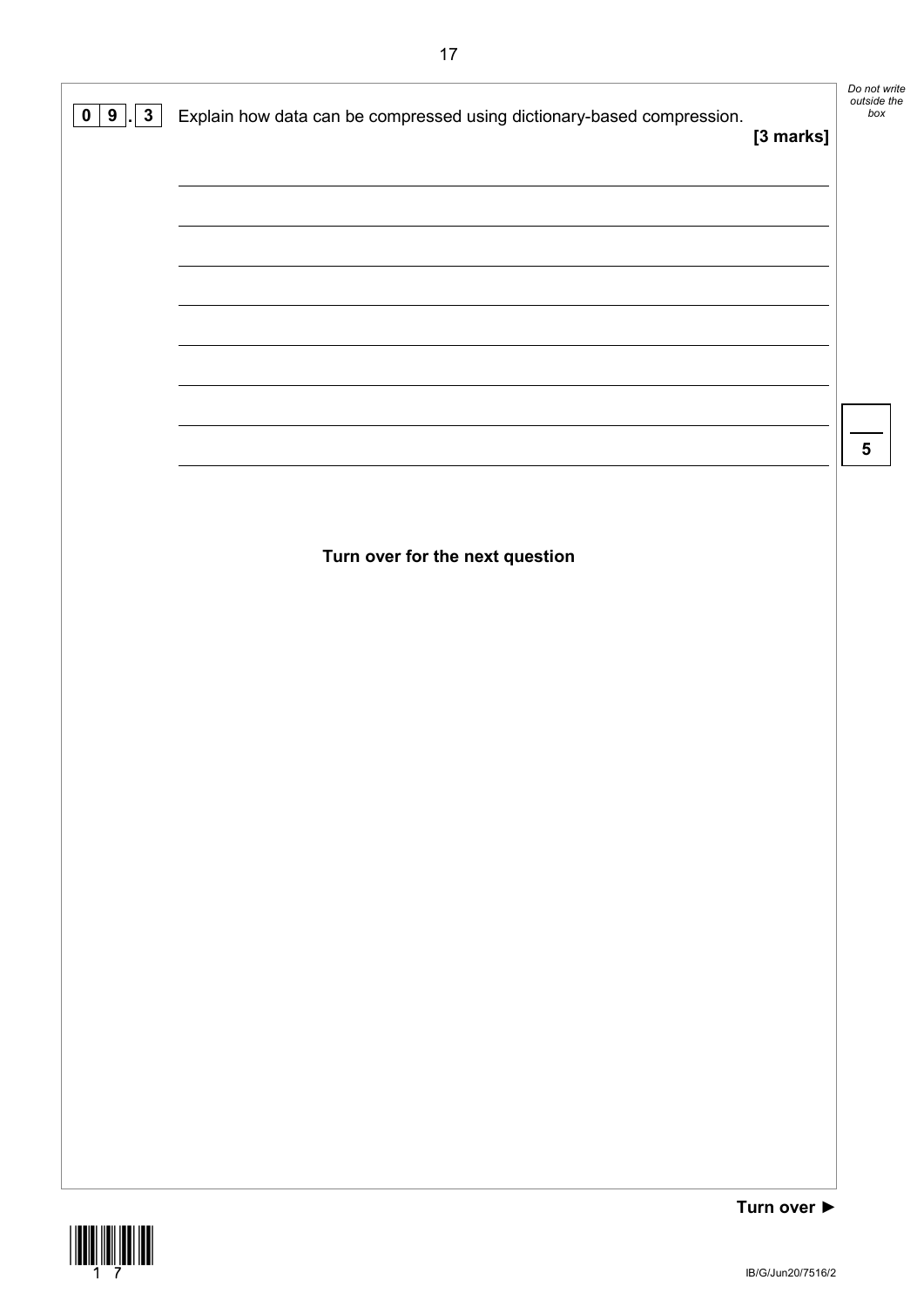| $\mathbf{0}$<br>$\overline{1}$<br>$\mathbf 1$ | Explain the operation of a logical bus network topology.                                                    | [3 marks] |
|-----------------------------------------------|-------------------------------------------------------------------------------------------------------------|-----------|
|                                               |                                                                                                             |           |
|                                               |                                                                                                             |           |
|                                               |                                                                                                             |           |
|                                               |                                                                                                             |           |
|                                               |                                                                                                             |           |
|                                               |                                                                                                             |           |
| $\overline{2}$<br>$\mathbf 0$<br>1            | Explain how it is possible for the bit rate of a communications channel to be higher<br>than its baud rate. |           |
|                                               |                                                                                                             | [1 mark]  |
|                                               |                                                                                                             |           |
|                                               |                                                                                                             |           |
|                                               |                                                                                                             |           |
|                                               |                                                                                                             |           |
|                                               |                                                                                                             |           |
|                                               |                                                                                                             |           |
|                                               |                                                                                                             |           |
|                                               |                                                                                                             |           |
|                                               |                                                                                                             |           |
|                                               |                                                                                                             |           |



*Do not write outside the*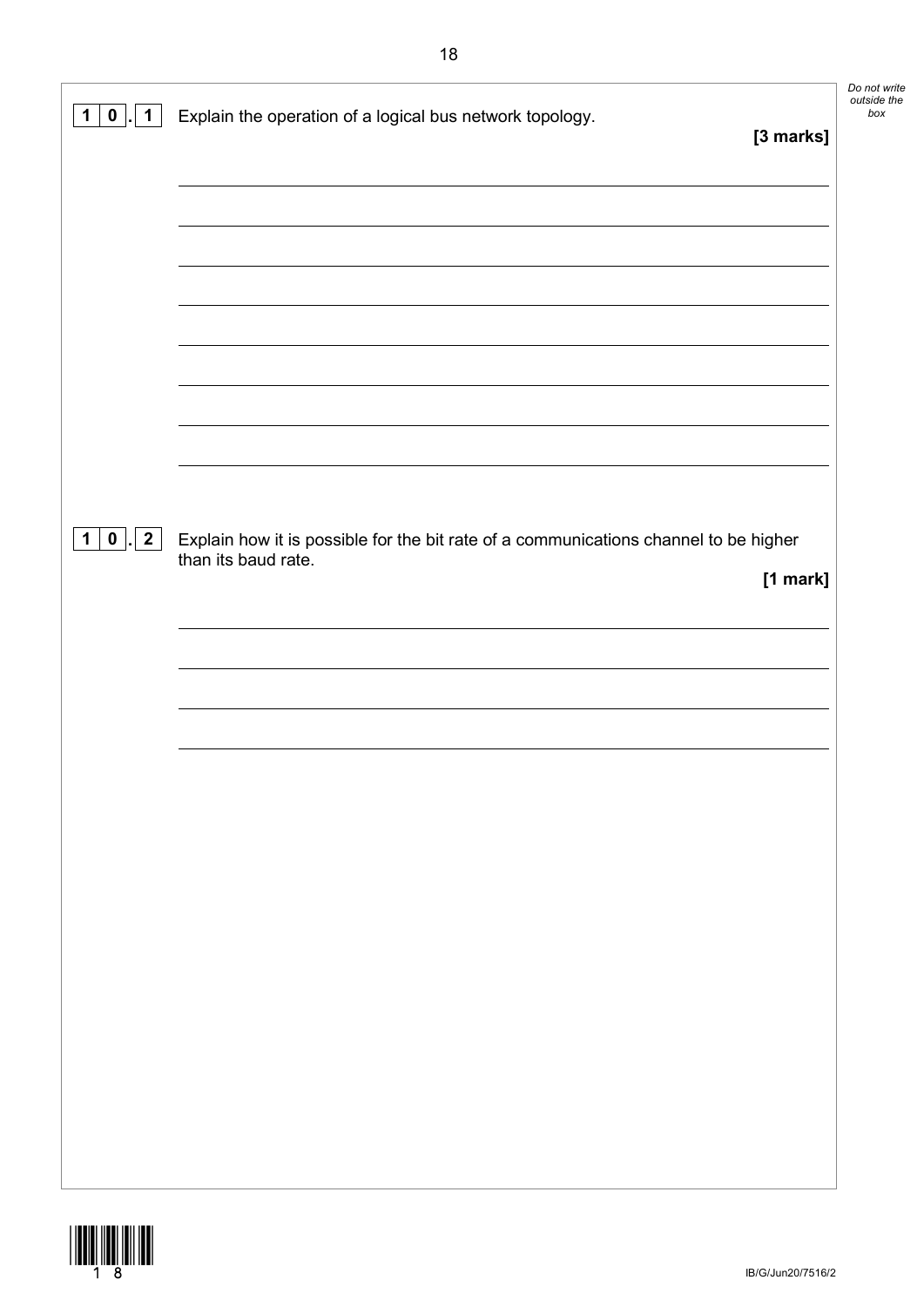| $\mathbf{3}$<br>$\mathbf 0$ | A data transmission system uses even parity. Data are transmitted in bytes, with<br>each byte containing seven data bits and one parity bit. |
|-----------------------------|----------------------------------------------------------------------------------------------------------------------------------------------|
|                             | Explain how the receiver will perform error detection on a received byte.<br>[2 marks]                                                       |
|                             |                                                                                                                                              |
|                             |                                                                                                                                              |
|                             |                                                                                                                                              |
| 1.<br>$\mathbf 0$<br>4      |                                                                                                                                              |
|                             | State two advantages of serial data transmission over parallel data transmission and<br>explain how these are achieved.<br>[4 marks]         |
|                             | <u> 1989 - Johann Stoff, deutscher Stoffen und der Stoffen und der Stoffen und der Stoffen und der Stoffen und der</u>                       |
|                             |                                                                                                                                              |
|                             |                                                                                                                                              |
|                             |                                                                                                                                              |
|                             | How achieved <u>substitutions</u>                                                                                                            |
|                             |                                                                                                                                              |
|                             | <b>END OF QUESTIONS</b>                                                                                                                      |



**10**

*Do not write outside the box*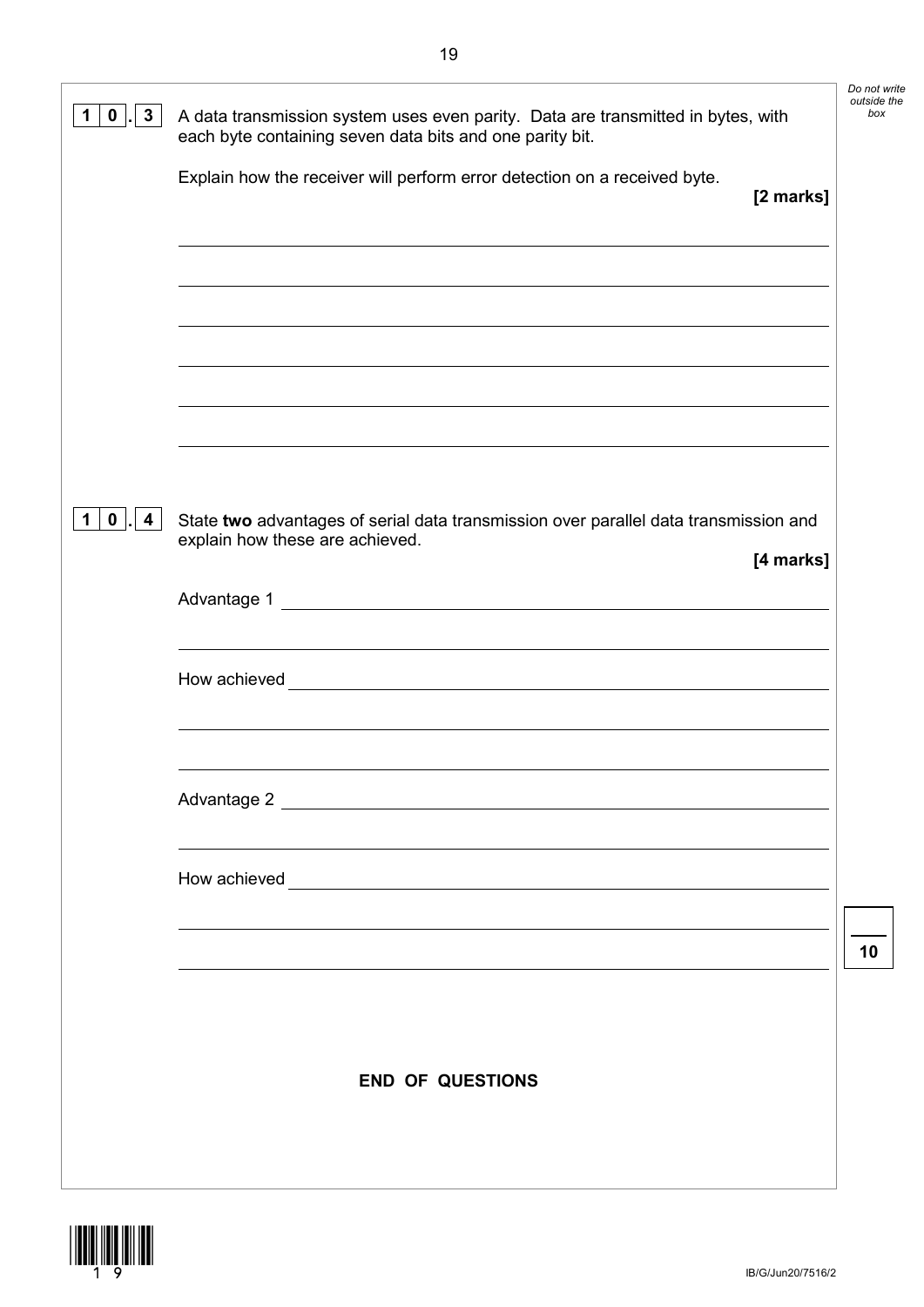

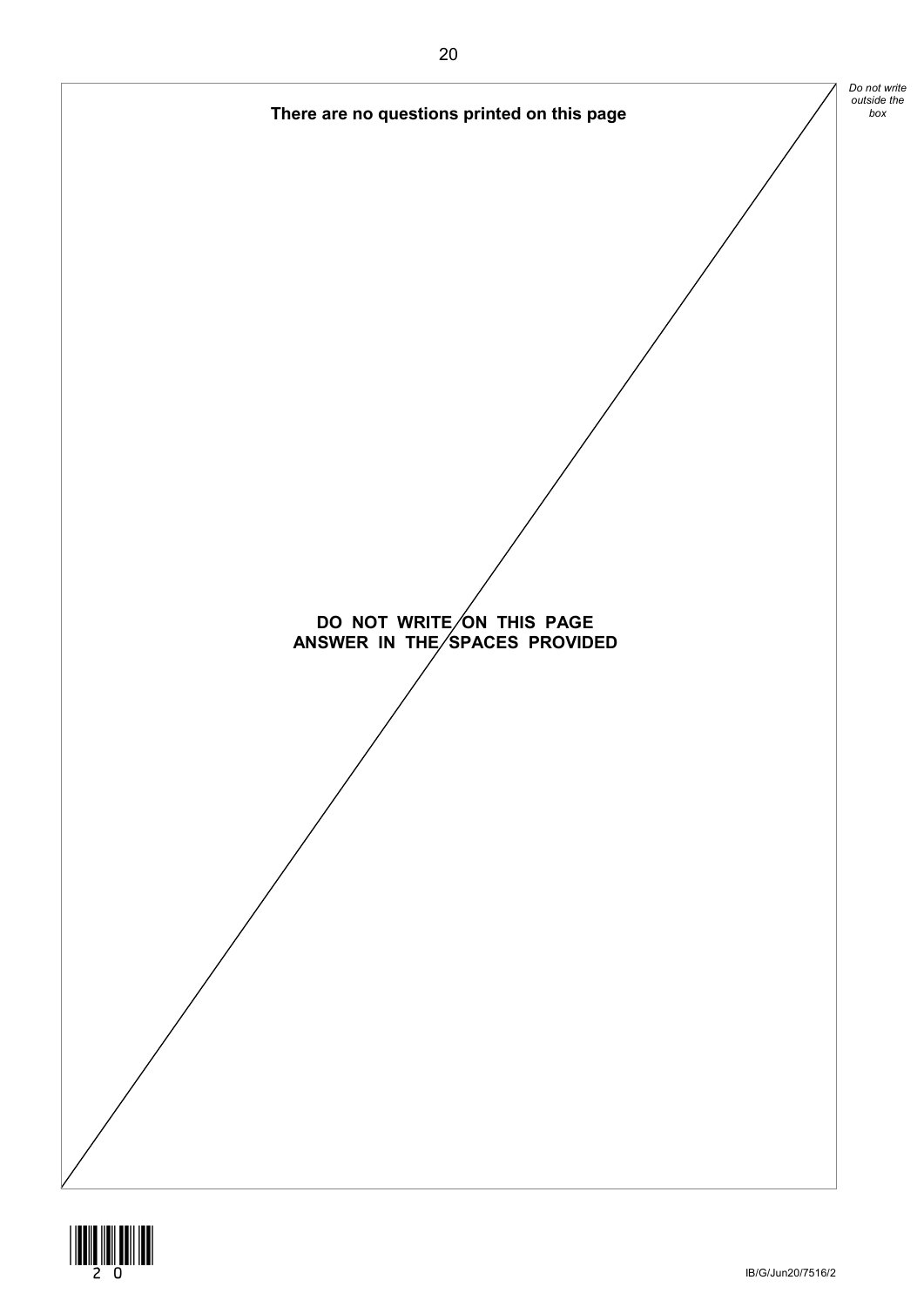| Question<br>number | Additional page, if required.<br>Write the question numbers in the left-hand margin. | outside<br>box |
|--------------------|--------------------------------------------------------------------------------------|----------------|
|                    |                                                                                      |                |
|                    |                                                                                      |                |
|                    |                                                                                      |                |
|                    |                                                                                      |                |
|                    |                                                                                      |                |
|                    |                                                                                      |                |
|                    |                                                                                      |                |
|                    |                                                                                      |                |
|                    |                                                                                      |                |
|                    |                                                                                      |                |
|                    |                                                                                      |                |
|                    |                                                                                      |                |
|                    |                                                                                      |                |
|                    |                                                                                      |                |
|                    |                                                                                      |                |
|                    |                                                                                      |                |
|                    |                                                                                      |                |
|                    |                                                                                      |                |
|                    |                                                                                      |                |
|                    |                                                                                      |                |
|                    |                                                                                      |                |
|                    |                                                                                      |                |
|                    |                                                                                      |                |
|                    |                                                                                      |                |
|                    |                                                                                      |                |
|                    |                                                                                      |                |
|                    |                                                                                      |                |
|                    |                                                                                      |                |
|                    |                                                                                      |                |
|                    |                                                                                      |                |
|                    |                                                                                      |                |
|                    |                                                                                      |                |
|                    |                                                                                      |                |

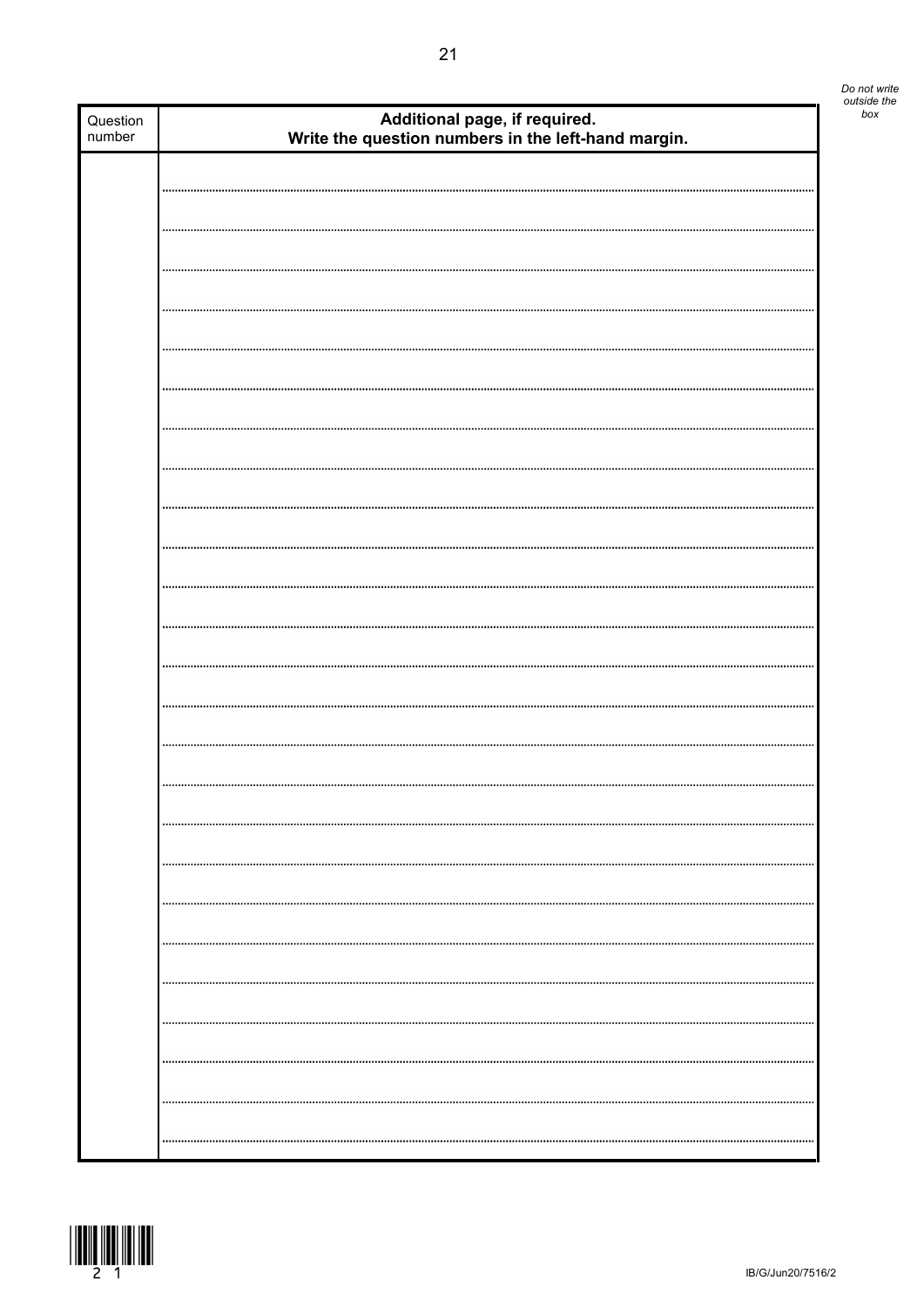| Question<br>number | Additional page, if required.<br>Write the question numbers in the left-hand margin. |  |
|--------------------|--------------------------------------------------------------------------------------|--|
|                    |                                                                                      |  |
|                    |                                                                                      |  |
|                    |                                                                                      |  |
|                    |                                                                                      |  |
|                    |                                                                                      |  |
|                    |                                                                                      |  |
|                    |                                                                                      |  |
|                    |                                                                                      |  |
|                    |                                                                                      |  |
|                    |                                                                                      |  |
|                    |                                                                                      |  |
|                    |                                                                                      |  |
|                    |                                                                                      |  |
|                    |                                                                                      |  |
|                    |                                                                                      |  |
|                    |                                                                                      |  |
|                    |                                                                                      |  |
|                    |                                                                                      |  |
|                    |                                                                                      |  |
|                    |                                                                                      |  |
|                    |                                                                                      |  |
|                    |                                                                                      |  |
|                    |                                                                                      |  |
|                    |                                                                                      |  |
|                    |                                                                                      |  |
|                    |                                                                                      |  |
|                    |                                                                                      |  |
|                    |                                                                                      |  |
|                    |                                                                                      |  |
|                    |                                                                                      |  |
|                    |                                                                                      |  |
|                    |                                                                                      |  |
|                    |                                                                                      |  |
|                    |                                                                                      |  |

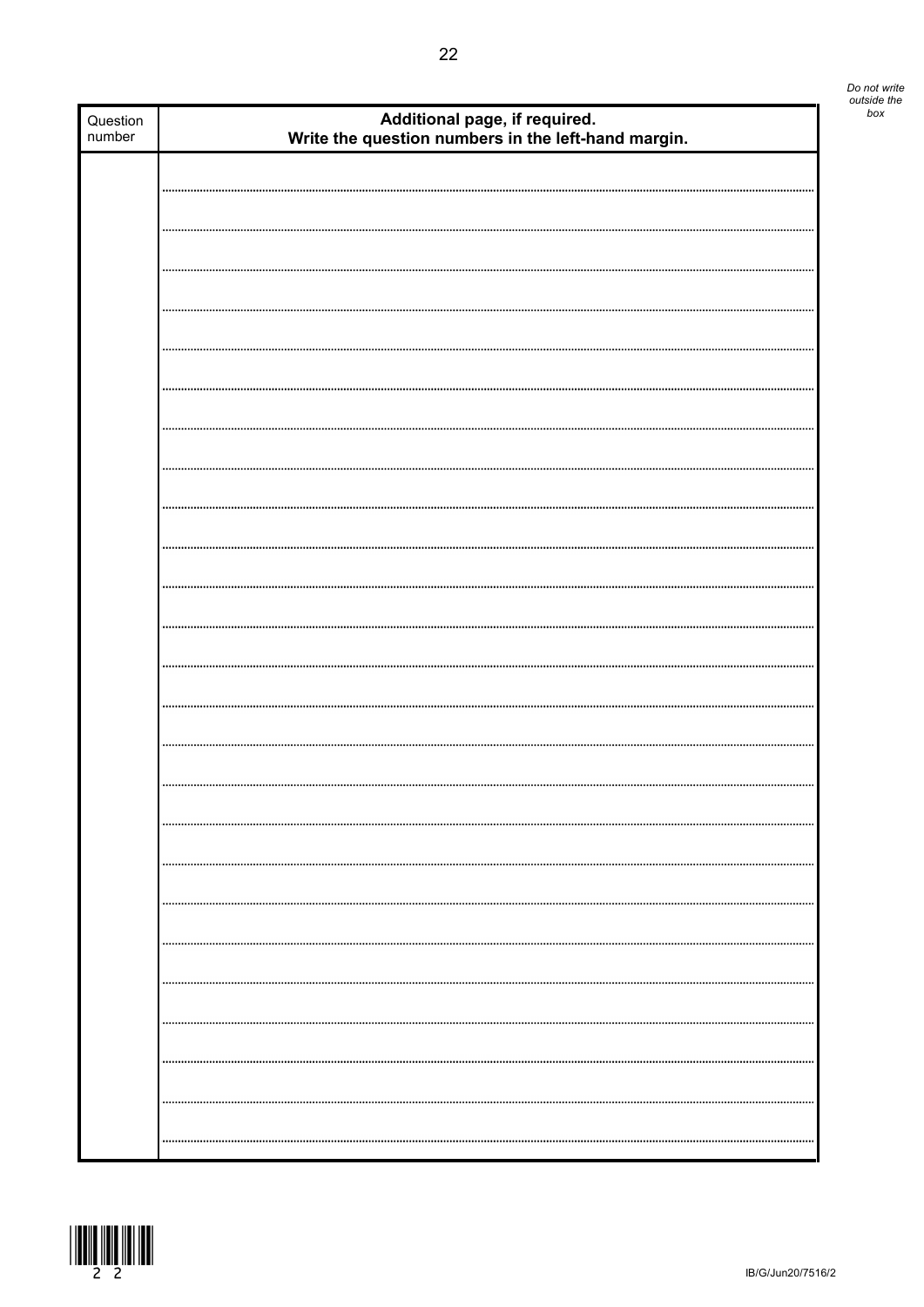| Question<br>number | Additional page, if required.<br>Write the question numbers in the left-hand margin. | bo |
|--------------------|--------------------------------------------------------------------------------------|----|
|                    |                                                                                      |    |
|                    |                                                                                      |    |
|                    |                                                                                      |    |
|                    |                                                                                      |    |
|                    |                                                                                      |    |
|                    |                                                                                      |    |
|                    |                                                                                      |    |
|                    |                                                                                      |    |
|                    |                                                                                      |    |
|                    |                                                                                      |    |
|                    |                                                                                      |    |
|                    |                                                                                      |    |
|                    |                                                                                      |    |
|                    |                                                                                      |    |
|                    |                                                                                      |    |
|                    |                                                                                      |    |
|                    |                                                                                      |    |
|                    |                                                                                      |    |
|                    |                                                                                      |    |
|                    |                                                                                      |    |
|                    |                                                                                      |    |
|                    |                                                                                      |    |
|                    |                                                                                      |    |
|                    |                                                                                      |    |
|                    |                                                                                      |    |
|                    |                                                                                      |    |
|                    |                                                                                      |    |
|                    |                                                                                      |    |
|                    |                                                                                      |    |
|                    |                                                                                      |    |
|                    |                                                                                      |    |
|                    |                                                                                      |    |
|                    |                                                                                      |    |
|                    |                                                                                      |    |
|                    |                                                                                      |    |
|                    |                                                                                      |    |
|                    |                                                                                      |    |
|                    |                                                                                      |    |